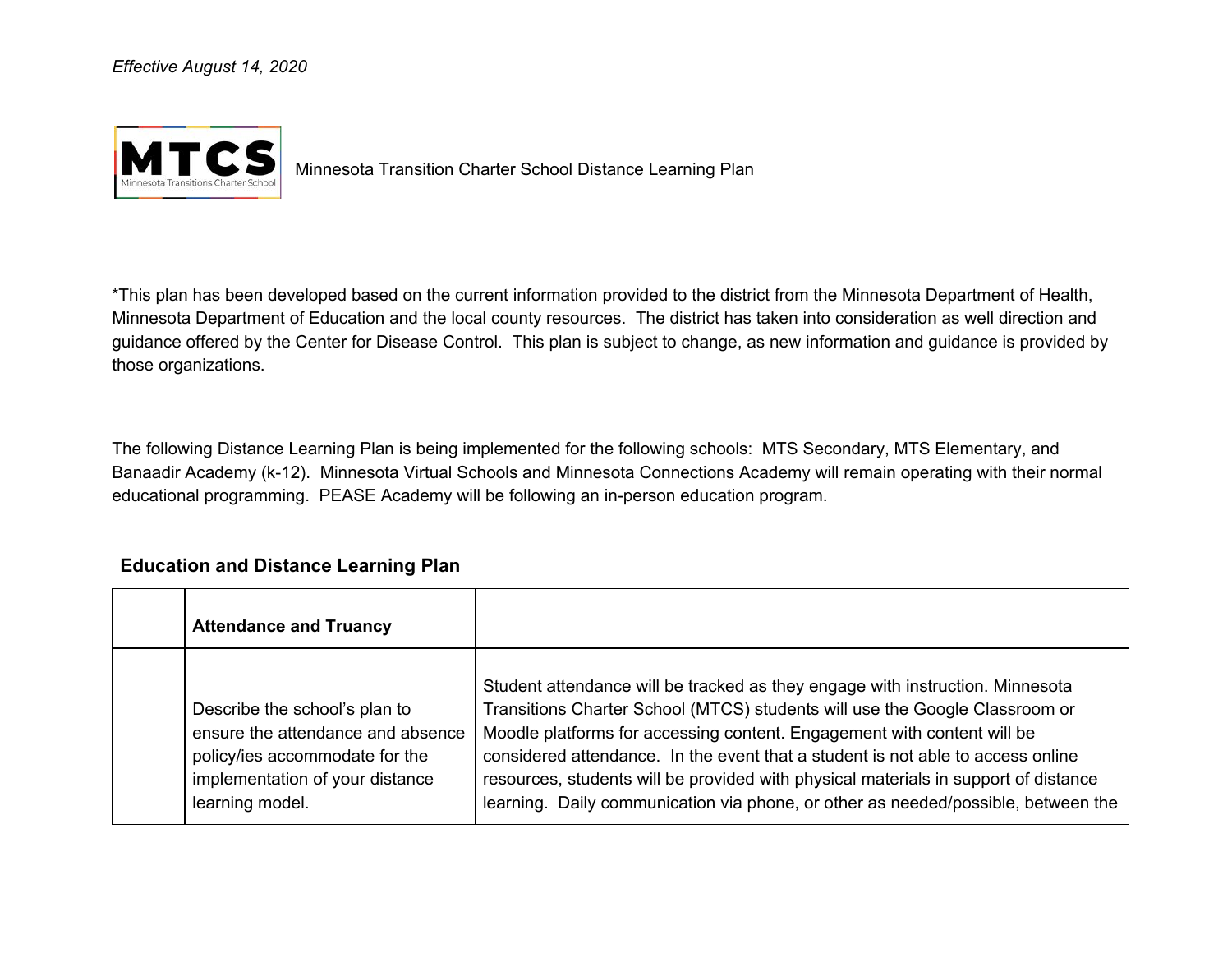|                                                                                                                    | student and/or families and an MTCS staff member will count for daily attendance<br>and tracked by the designated program. In the event of unforeseen circumstances<br>such as illness, homelessness, or other, special consideration and/or<br>accommodations may be provided via collaboration between students/families and<br>MTCS staff.                                                                                                                                                                                                                                                                                                                                                                       |
|--------------------------------------------------------------------------------------------------------------------|---------------------------------------------------------------------------------------------------------------------------------------------------------------------------------------------------------------------------------------------------------------------------------------------------------------------------------------------------------------------------------------------------------------------------------------------------------------------------------------------------------------------------------------------------------------------------------------------------------------------------------------------------------------------------------------------------------------------|
|                                                                                                                    | Student attendance is tracked through engagement with the online learning platform<br>for their class (Google Classroom / Moodle).<br>Staff attendance will be tracked by school administration. Methods for tracking staff<br>attendance include:<br>Daily and/or weekly staff meetings, department and/or grade level meetings<br>per site director/principal discretion.<br>Monitoring of online engagement (Green dot indicating presence on google)<br>$\overline{\phantom{a}}$<br>Availability of all staff between 9:00 a.m. and 3:00 p.m.<br>Scheduled direct instruction via Zoom or Hangouts<br>Student communication logs<br>Daily attendance will be recorded in Skyward and tracked via our 3 district |
| Describe the school's plan to track<br>the daily attendance of both<br>students and staff.                         | MARRS coordinators and ADMs will continue to be tracked as well                                                                                                                                                                                                                                                                                                                                                                                                                                                                                                                                                                                                                                                     |
| Describe the school's plan to clearly<br>communicate attendance<br>expectations to students, staff and<br>parents. | Prior to the start of the 2020-21 school year, district administration will send<br>expectations for distance learning to students and families about the method for<br>tracking attendance and expectations for daily participation in class.                                                                                                                                                                                                                                                                                                                                                                                                                                                                      |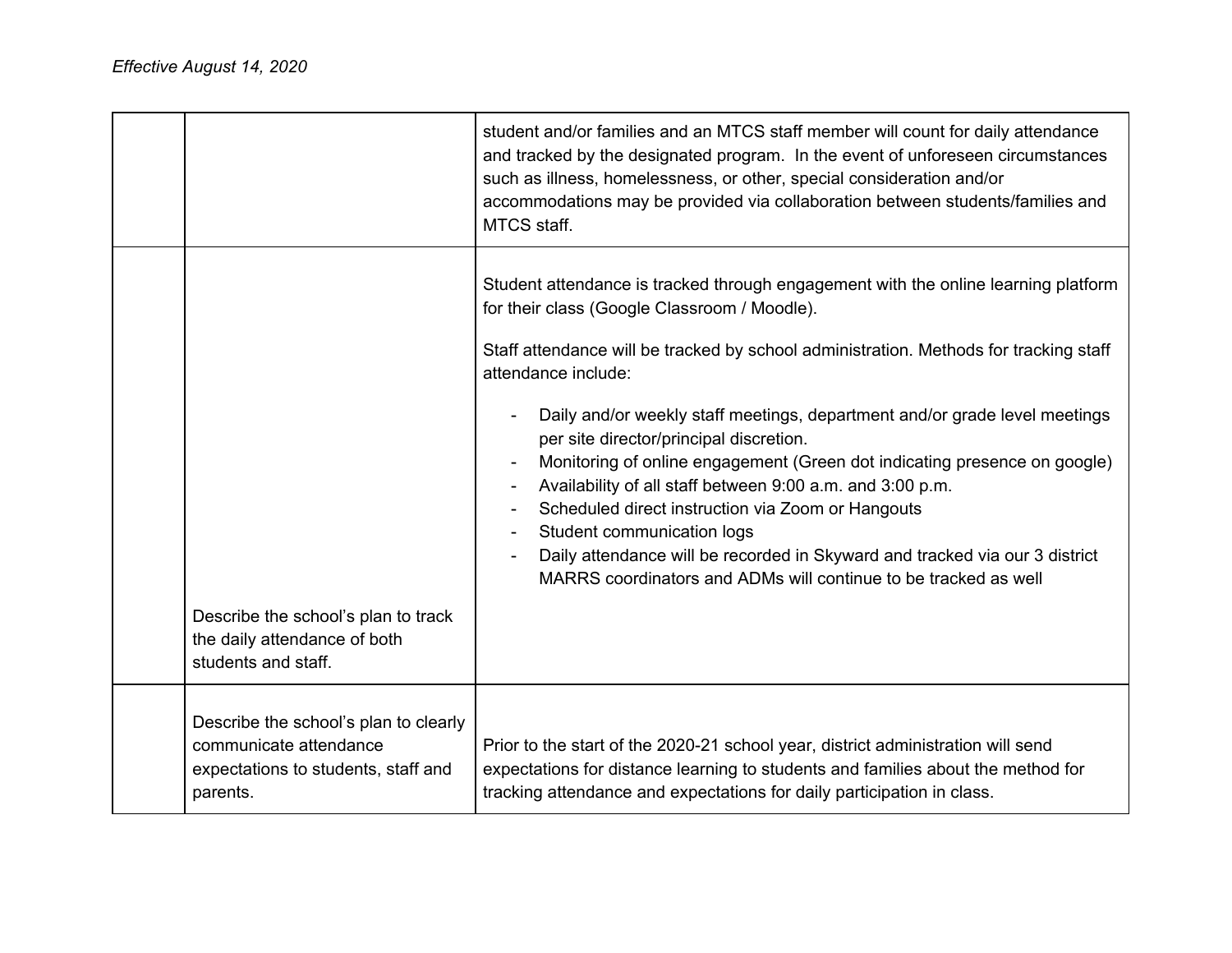|                                                                                                                                                                                                                                                                                                | MTCS will expect all staff to be available and engage remotely between the hours of<br>9:00 AM and 3:00 PM. Faculty are expected to maintain the same hours of work per<br>week that they were assigned to when working in the building and have the same<br>work calendar as described in their contract. Employees working from home should<br>be accessible at all times during their scheduled work time, should attend and<br>participate in all scheduled meetings and respond to calls, emails and other<br>messages in a timely manner. If an employee is unable to meet these availability<br>expectations, they are expected to communicate with their direct supervisor.                                                                                                                                                                                                                                                                                                                                                                                                                                                                                                                                                                                                                                         |
|------------------------------------------------------------------------------------------------------------------------------------------------------------------------------------------------------------------------------------------------------------------------------------------------|-----------------------------------------------------------------------------------------------------------------------------------------------------------------------------------------------------------------------------------------------------------------------------------------------------------------------------------------------------------------------------------------------------------------------------------------------------------------------------------------------------------------------------------------------------------------------------------------------------------------------------------------------------------------------------------------------------------------------------------------------------------------------------------------------------------------------------------------------------------------------------------------------------------------------------------------------------------------------------------------------------------------------------------------------------------------------------------------------------------------------------------------------------------------------------------------------------------------------------------------------------------------------------------------------------------------------------|
| <b>Distance Learning</b>                                                                                                                                                                                                                                                                       |                                                                                                                                                                                                                                                                                                                                                                                                                                                                                                                                                                                                                                                                                                                                                                                                                                                                                                                                                                                                                                                                                                                                                                                                                                                                                                                             |
| Describe the school's plan to<br>ensure that all enrolled students will<br>have equal access to the learning<br>and required materials, including<br>technology. Show how the school<br>will determine the most appropriate<br>way to communicate and provide<br>instruction for each student. | MTCS is committed to providing students with 1 to 1 devices so that each student<br>has access to daily interactions with their teachers. Schools will be open daily to<br>provide an opportunity for families who need to pick up technology devices, other<br>relevant learning resources, or meals. MTCS students are familiar with the Google<br>Classroom and Moodle platform. These platforms will be used for delivery of some<br>content. MTCS will also provide scheduled direct instruction for students using the<br>Zoom or Hangouts platform. Physical materials may also be provided in support of<br>individual student needs, age appropriateness and/or as an alternative to using or<br>accessing technology.<br>MTCS determines the most appropriate way to communicate with families based<br>upon feedback from families, family liaisons, social workers, and all other staff.<br>Communication tools include, but are not limited to, one-on-one phone calls, emails,<br>text messages, use of the REMIND app, all calls to every school family, posted<br>information on the mtcs.org website, online resources such as Hangouts and Zoom.<br>MTCS works with family liaisons on-going to ensure families receive communication<br>in their preferred language including written and/or auditorily. |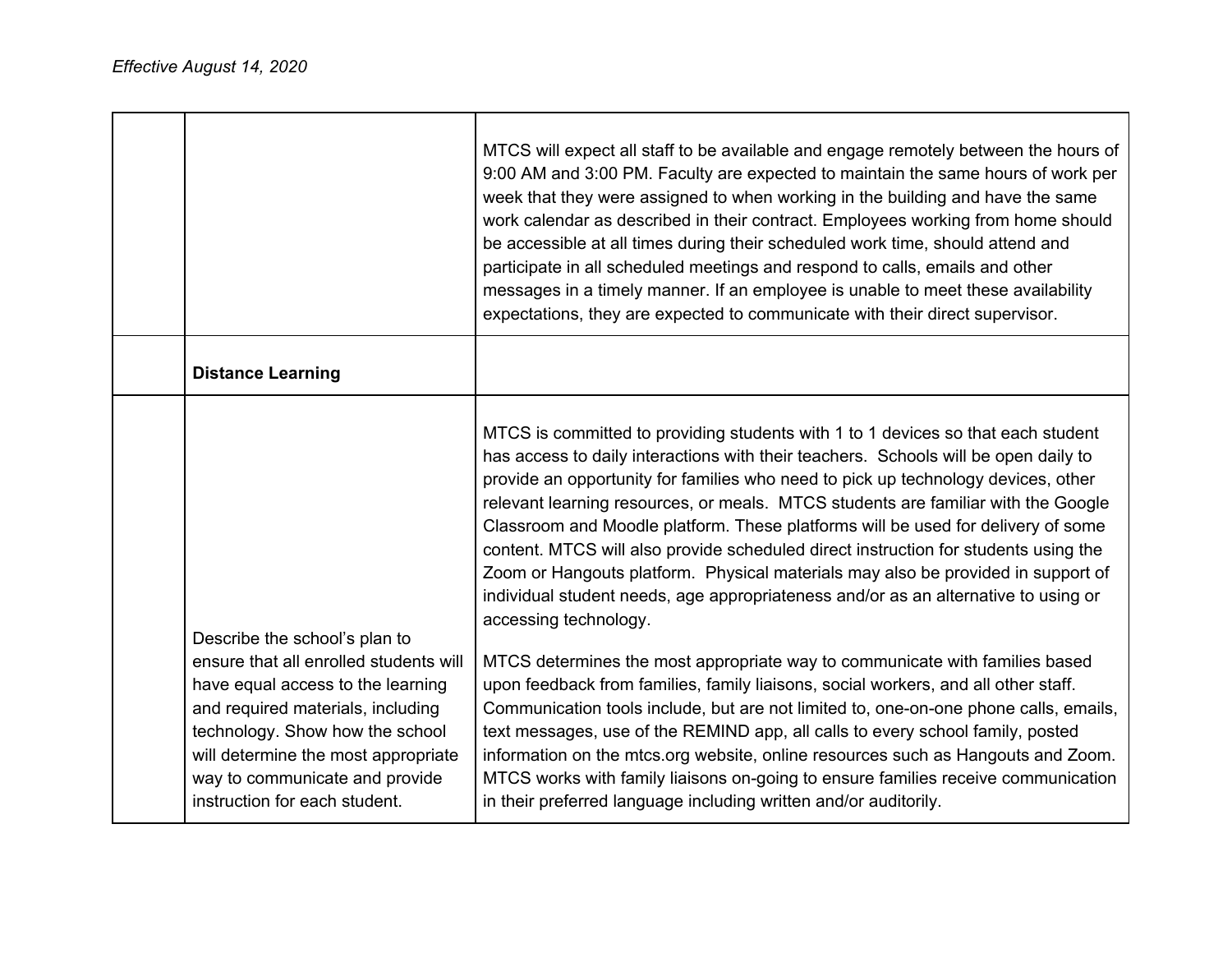| If using an online learning system<br>and if not using an online learning<br>system or both, describe the<br>school's plan to ensure it can<br>effectively support the district's<br>unique learning and teaching<br>needs, including the ability to<br>provide differentiated instruction as<br>well as one-on-one support for<br>students who need it. | MTCS will use an online learning system. Teachers will be able to deliver<br>individualized content through materials shared through Google Classroom or<br>Moodle, in small group Hangout / Zoom meetings, with the use of paraprofessionals<br>and other support staff. One-on-one support staff will check in with assigned<br>students multiple times daily to provide individualized supports as required.                                                                                                                                                                                                                                                                                                                                                                                                                                                                                                                                                                                                                                                              |
|----------------------------------------------------------------------------------------------------------------------------------------------------------------------------------------------------------------------------------------------------------------------------------------------------------------------------------------------------------|------------------------------------------------------------------------------------------------------------------------------------------------------------------------------------------------------------------------------------------------------------------------------------------------------------------------------------------------------------------------------------------------------------------------------------------------------------------------------------------------------------------------------------------------------------------------------------------------------------------------------------------------------------------------------------------------------------------------------------------------------------------------------------------------------------------------------------------------------------------------------------------------------------------------------------------------------------------------------------------------------------------------------------------------------------------------------|
| Services by non-teaching staff -<br>Describe the school's plan to<br>provide programming options for<br>school nurses, school counselors,<br>school psychologists, school social<br>workers, paraprofessionals, other<br>school specialists and cultural<br>liaisons during the distance learning<br>period.                                             | Family liaisons will play an essential role in the MTCS distance learning plan. Family<br>liaisons have already been tasked with connecting families with the resources they<br>need for a successful distance learning experience. This includes access to free<br>school meals, access to school issued tech devices, access to free internet,<br>connecting families to community resources and communicating and translating<br>essential school messages. Ongoing, family liaisons will be essential to ensuring<br>continued student and family engagement in the distance learning process.<br>Our school nurse is available by phone at any time to all of our families, students<br>and staff are welcome to call the School Nurse at 612-202-8802. The district's<br>School Nurse is a Licensed School Nurse, RN, BSN, PHN and serves as an<br>excellent resource and health care advocate.<br>School Counselors will provide a schedule to their designated site director as well<br>as a log to ensure daily online and/or phone check-ins are taking place with |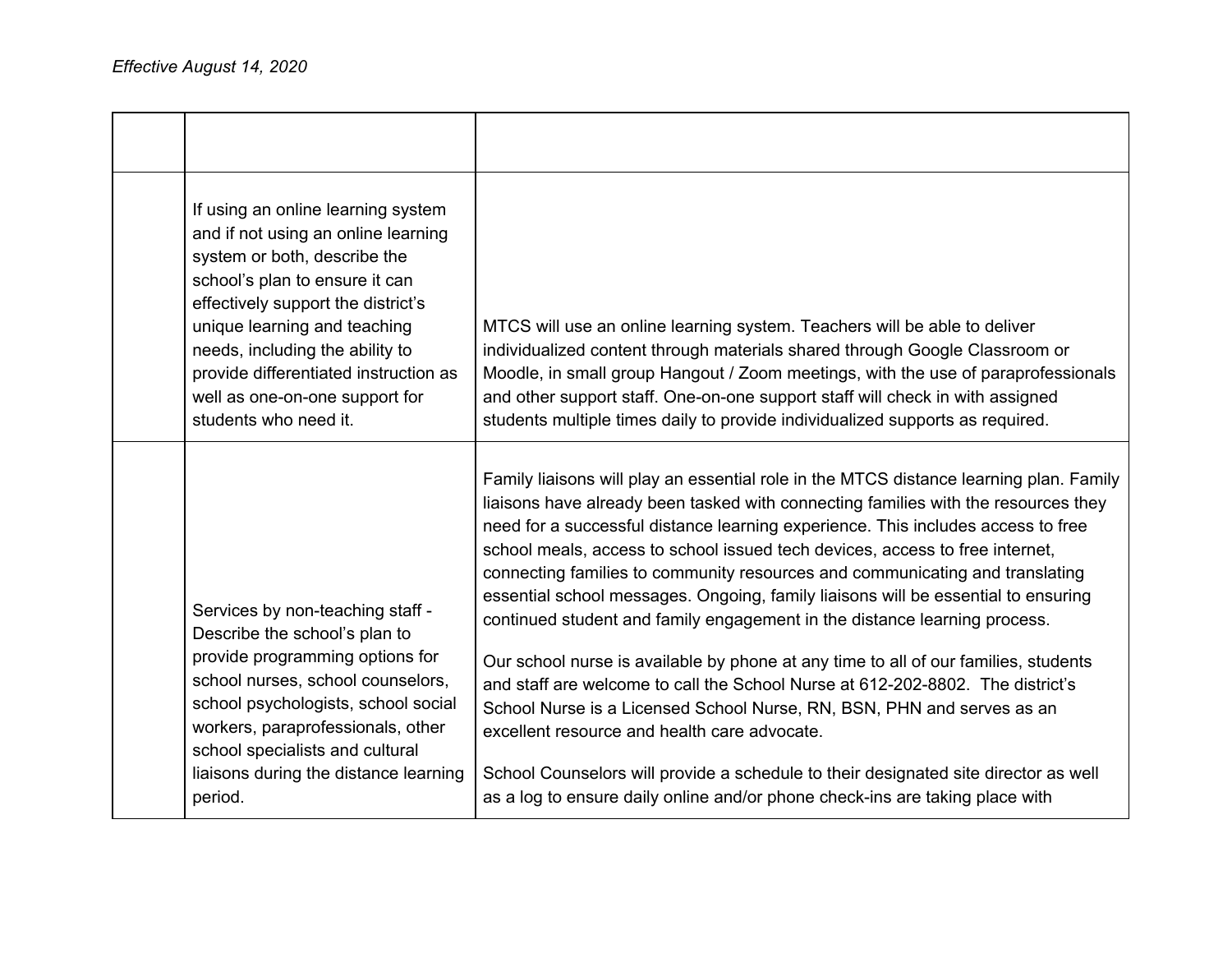|  | students and/or families with emphasis on high school seniors in support of meeting<br>graduation requirements. The school counselor will remotely connect with staff per<br>scheduled meetings via the site director or other in support of social, emotional, and<br>academic success of students.                                                                                                                                                                                                                                                                                                                                                                       |
|--|----------------------------------------------------------------------------------------------------------------------------------------------------------------------------------------------------------------------------------------------------------------------------------------------------------------------------------------------------------------------------------------------------------------------------------------------------------------------------------------------------------------------------------------------------------------------------------------------------------------------------------------------------------------------------|
|  | School Social Workers will continue to provide services to students via online to<br>ensure student and family needs are supported for a successful distance learning<br>experience. School Social Workers who provide services to students who have an<br>Individual Education Plan (IEP) will continue to provide those services as<br>determined in the students' current IEPs.                                                                                                                                                                                                                                                                                         |
|  | Additionally, check-ins will take place (weekly and/or daily) with students and<br>families identified at risk for illness, food shortage, homelessness, access to<br>resources such as internet access or other. School Social Workers in collaboration<br>with Family Liaisons, where relevant, will serve as liaisons among students,<br>families, the school and other government and/or community resources.                                                                                                                                                                                                                                                          |
|  | Special Education Paraprofessionals will meet and provide support to students as<br>determined by the student's IEP or as needed to maintain engagement in the<br>distance learning process. The implementation of IEPs will remain a priority.<br>Special Education Paraprofessionals will be provided with a scripted schedule and<br>expectations for their work day to follow during the implementation of the district's<br>Distance Learning plan to support students who are currently receiving specialized<br>instruction and support IEP. This work will be directed by the Special Education<br>Department in collaboration with other directors as applicable. |
|  | All non-teaching staff will assist in the effective delivery and implementation of<br>distance learning via online, phone, or other as directed by those noted above.                                                                                                                                                                                                                                                                                                                                                                                                                                                                                                      |
|  | The district's School Psychologist is a member of our District's Evaluation Team and<br>does not provide direct instruction or services to students on IEPs. The School                                                                                                                                                                                                                                                                                                                                                                                                                                                                                                    |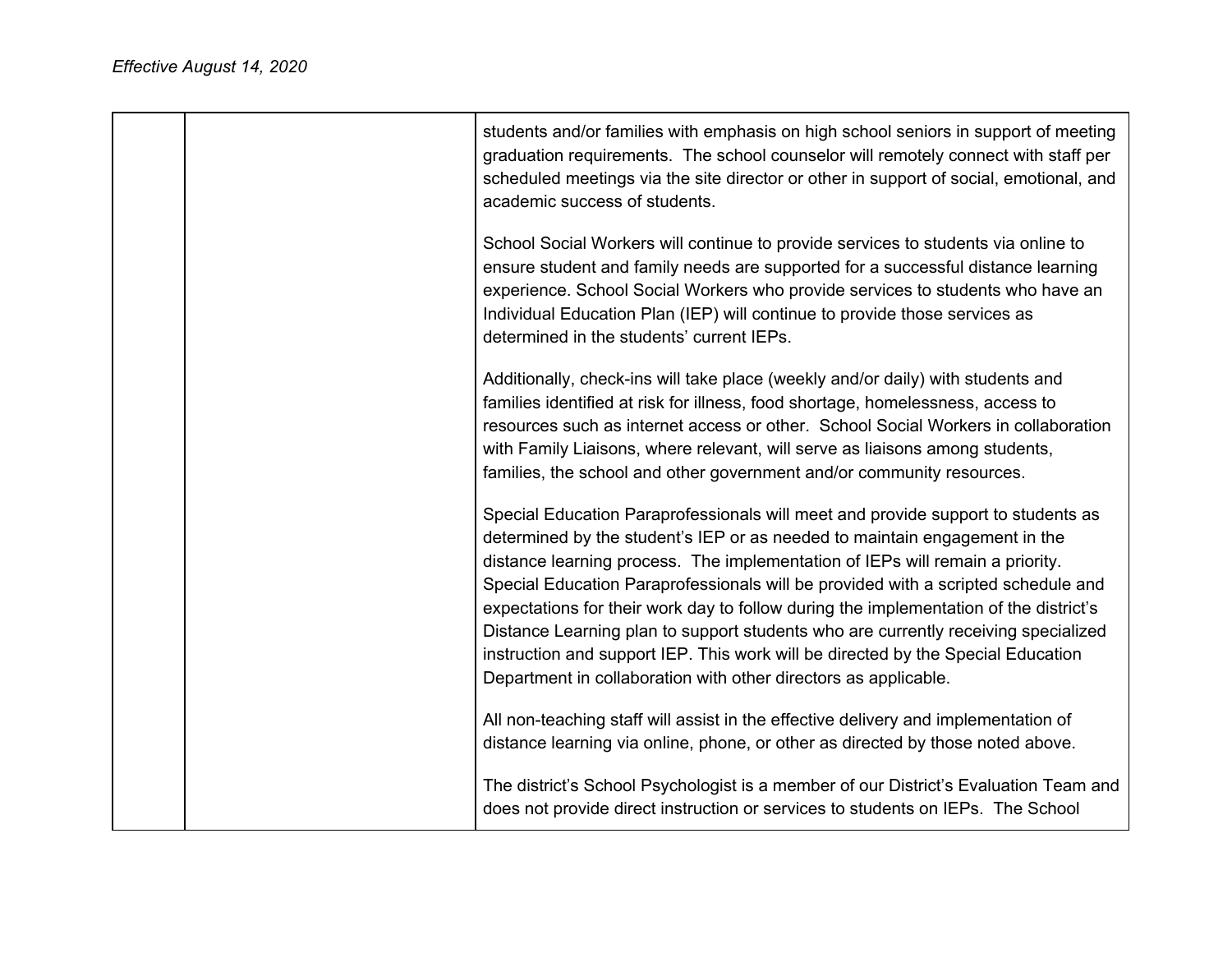|                                                                                                                                                                                                | Psychologist will continue to operate under the current model of evaluation<br>responsibilities with families and students through the Distance Learning model.                                                                                                                                                                                                                                                                                                                                                                                                                                                                                                                                                                                                                                                                                                                                                                                                                                                                      |
|------------------------------------------------------------------------------------------------------------------------------------------------------------------------------------------------|--------------------------------------------------------------------------------------------------------------------------------------------------------------------------------------------------------------------------------------------------------------------------------------------------------------------------------------------------------------------------------------------------------------------------------------------------------------------------------------------------------------------------------------------------------------------------------------------------------------------------------------------------------------------------------------------------------------------------------------------------------------------------------------------------------------------------------------------------------------------------------------------------------------------------------------------------------------------------------------------------------------------------------------|
| Data Security - Describe the<br>school's plan to ensure the distance<br>learning model in use is secure and<br>will not allow for the release of<br>protected student or staff<br>information. | All student data is protected and complies to the security protocols of Family<br>Educational Rights Protection Act (FERPA) and the Children's Internet Protection<br>Act. These are both federal laws designed to ensure the privacy and security of<br>student data. MN Transitions Charter Schools maintains the use of<br>FERPA-compliant technology to keep student and family personal information as<br>secure as possible to ensure that no one will be able to tamper with, intercept, or<br>access student and family data. Families are reminded to keep their account<br>information private and secure.<br>Staff have been and will continue to receive reminders and strategies to ensure that<br>through the distance learning model that they are continuing to maintain and ensure<br>the rights and privacy of students.                                                                                                                                                                                           |
| Describe the school's plan for<br>distance learning that addresses<br>staff, student, family, volunteer, and<br>contractor health.                                                             | The health and safety of all individuals engaged in the district's distance learning<br>plan is a priority. Information as provided by the Center for Disease Control (CDC),<br>School Nurse, Minnesota Department of Education (MDE), and Minnesota<br>Department of Health (MDH), and other appropriate resources will continue to be<br>made available to all of our district stakeholders via the mtcs.org website. The goal<br>of the MTCS Health Services Department is to ensure that everyone is informed of<br>recommended best practices for maintaining good health. MTCS also provides the<br>publice with the phone number of the School Nurse, who is available to consult on<br>all health related questions and/or concerns at 612-202-8802.<br>The district has a Health Services district contact, who will continue to monitor and<br>stay current with information regarding COVID-19, community health, and the most<br>relevant information related to school health and safety. This information will help to |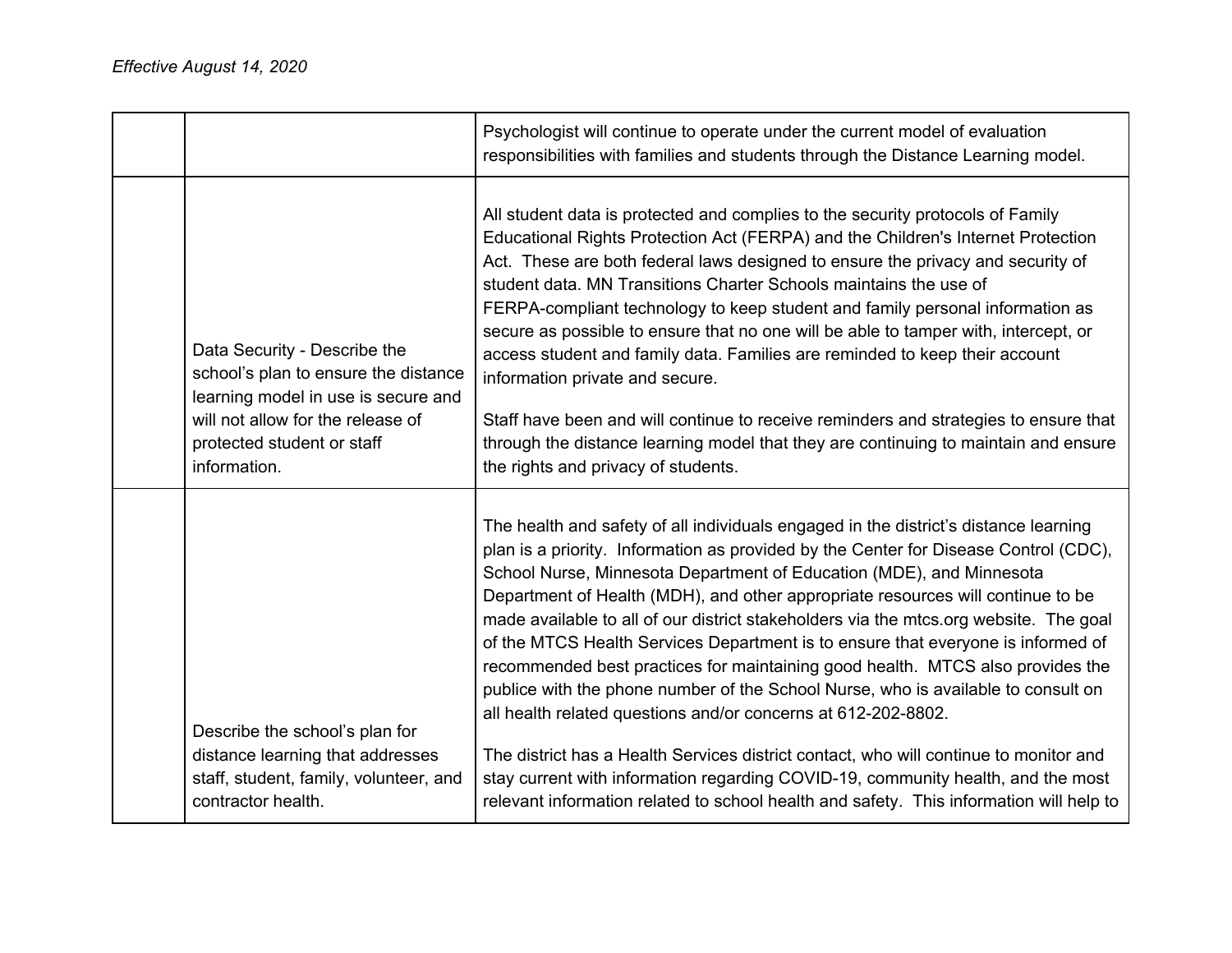|                                                                                                                                      | support the rules, regulations, and health practices that are implemented within the<br>school buildings. The district has also identified one COVID-19 Coordinator within<br>each of the school buildings to ensure that the recommendations and expectations<br>around school safety and health practices are being implemented at the school<br>level.<br>As all staff engage with students and families, any health related concerns will be                                                                                                                                                                                                                                                                                                                              |
|--------------------------------------------------------------------------------------------------------------------------------------|-------------------------------------------------------------------------------------------------------------------------------------------------------------------------------------------------------------------------------------------------------------------------------------------------------------------------------------------------------------------------------------------------------------------------------------------------------------------------------------------------------------------------------------------------------------------------------------------------------------------------------------------------------------------------------------------------------------------------------------------------------------------------------|
|                                                                                                                                      | brought to the attention of the school nurse, social workers, family liaisons, or other<br>community health advocates as applicable and able to assist in support of<br>individuals and/or families in need of health resources.                                                                                                                                                                                                                                                                                                                                                                                                                                                                                                                                              |
| For students who go to a daycare<br>provider because their parents<br>work, how does the distance<br>learning program work for them? | These students, like all of the other students in the district, have been provided with<br>the proper equipment and resources that are needed to participate in the MTCS<br>Distance Learning plan. If the daycare provider does not have access to the<br>internet, the district will provide the technology needed to be sure that the students<br>are able to engage in their daily learning and classroom activities.                                                                                                                                                                                                                                                                                                                                                     |
| How will a school provide distance<br>learning for these children while<br>they are in the school facility?                          | The district stands ready to provide distance learning in the event that the<br>requirement for child care for families who meet Tier 1 criteria is needed. Those<br>children will be provided care at Banaadir Academy. In the event that these children<br>are there, the district will provide the proper materials, internet access and<br>equipment needed for each child to be able to engage in their Distance Learning<br>daily instruction / classwork. The staff who are providing the child care will have a<br>schedule for the children during the day that is supportive of the requirements<br>established by the MDH, but still allows them access to their education through<br>Distance Learning. Meals will be available as noted in sections 13.1 and 14. |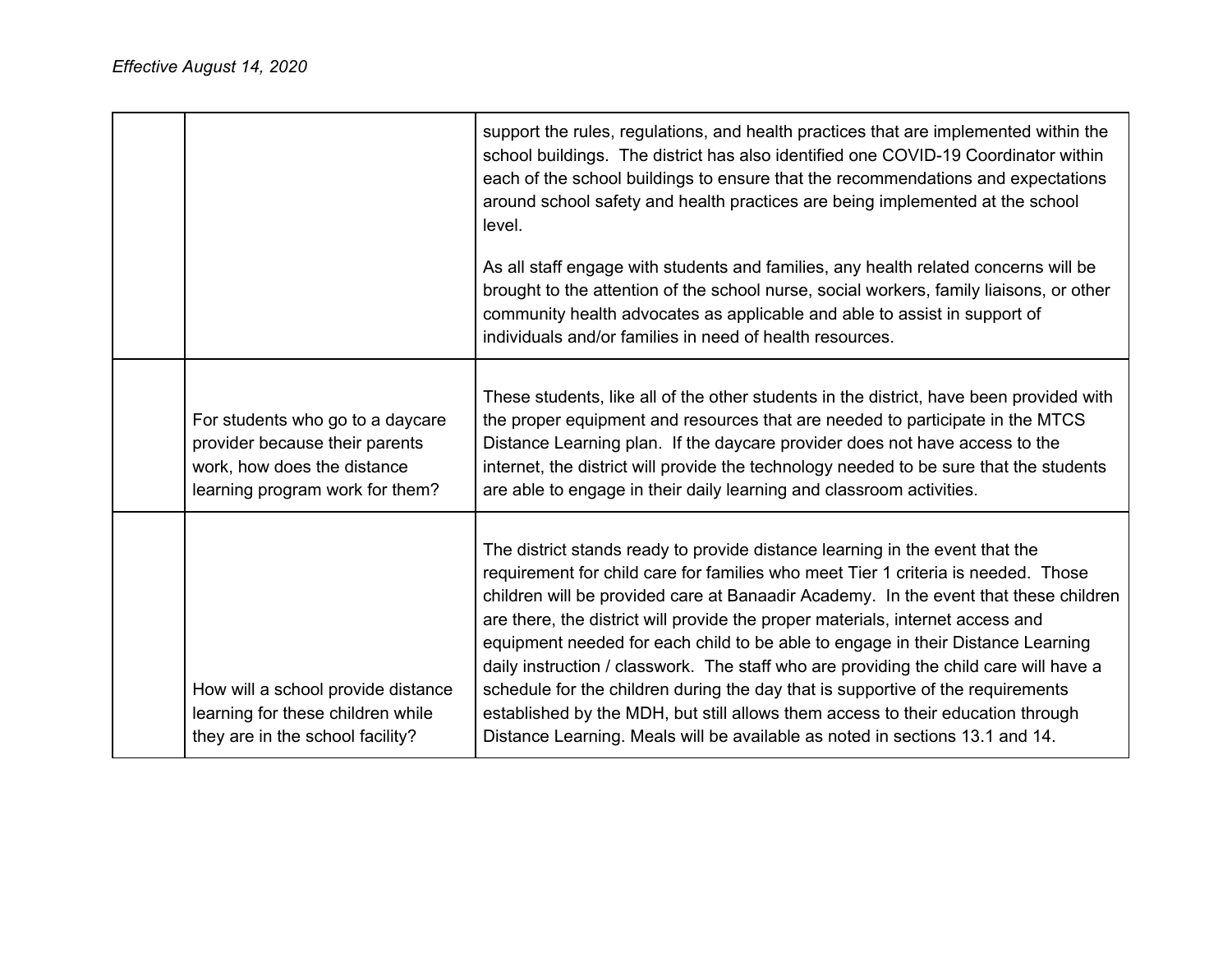| <b>Special Education Services - IEP</b><br>or 504 Plan                                                                                                                                                                                                                                                                       |                                                                                                                                                                                                                                                                                                                                                                                                                                                                                                                                                                                                                                                                                                                                                                                                                                                                                                                                                                                                                                                                               |
|------------------------------------------------------------------------------------------------------------------------------------------------------------------------------------------------------------------------------------------------------------------------------------------------------------------------------|-------------------------------------------------------------------------------------------------------------------------------------------------------------------------------------------------------------------------------------------------------------------------------------------------------------------------------------------------------------------------------------------------------------------------------------------------------------------------------------------------------------------------------------------------------------------------------------------------------------------------------------------------------------------------------------------------------------------------------------------------------------------------------------------------------------------------------------------------------------------------------------------------------------------------------------------------------------------------------------------------------------------------------------------------------------------------------|
| Describe the school's plan to<br>support a student's Individualized<br>Education Program (IEP) and/or<br>504 Plan. Show how the school will<br>continue to meet the requirements<br>of Part B (ages 3-21) and Part C<br>(birth to three) of the Individuals<br>with Disabilities Education Act<br>(IDEA), Part B and Part C. | MTCS will ensure the implementation and abide by the requirements of Section 504<br>and IDEA. MTCS is aware of the requirements of Section 504, Title II, and Title VI,<br>to ensure all students are able to receive an education that includes these<br>requirements as determined by the students' individual plans. MTCS is also<br>dedicated to ensuring the safety of staff and students while implementing the<br>required legal obligations described under both Section 504 and IDEA.<br>MTCS staff will review and amend as appropriate, each individual student's plan to<br>ensure that the plan accurately addresses the student's needs and support<br>required. The Special Education department and student services team will work<br>collaboratively with students and families to ensure appropriate services are needed<br>and provided. Special Education departments and student services teams will meet<br>regularly to review the district's plan and ensure that the implementation of the<br>students' services is legally meeting our obligation. |
| <b>English Learners</b>                                                                                                                                                                                                                                                                                                      |                                                                                                                                                                                                                                                                                                                                                                                                                                                                                                                                                                                                                                                                                                                                                                                                                                                                                                                                                                                                                                                                               |
| Describe the school's plan to<br>support a student's Individual<br>Learning Plans for English<br>Language Learners which must still<br>be followed? Describe plans to<br>address all requirements.                                                                                                                           | The responsibilities of the EL teachers will be two-fold. The teachers will connect<br>with the students on their caseload 3-5 times a week and will provide the<br>appropriate amount of support given the students' ages and EL level.<br>Additionally, the EL teachers will work in conjunction with their grade band general<br>education teachers around differentiation in lesson planning. This differentiation<br>can take different forms such as content, process or product. As per<br>recommendation from MDE, all students are to have access to their academic                                                                                                                                                                                                                                                                                                                                                                                                                                                                                                  |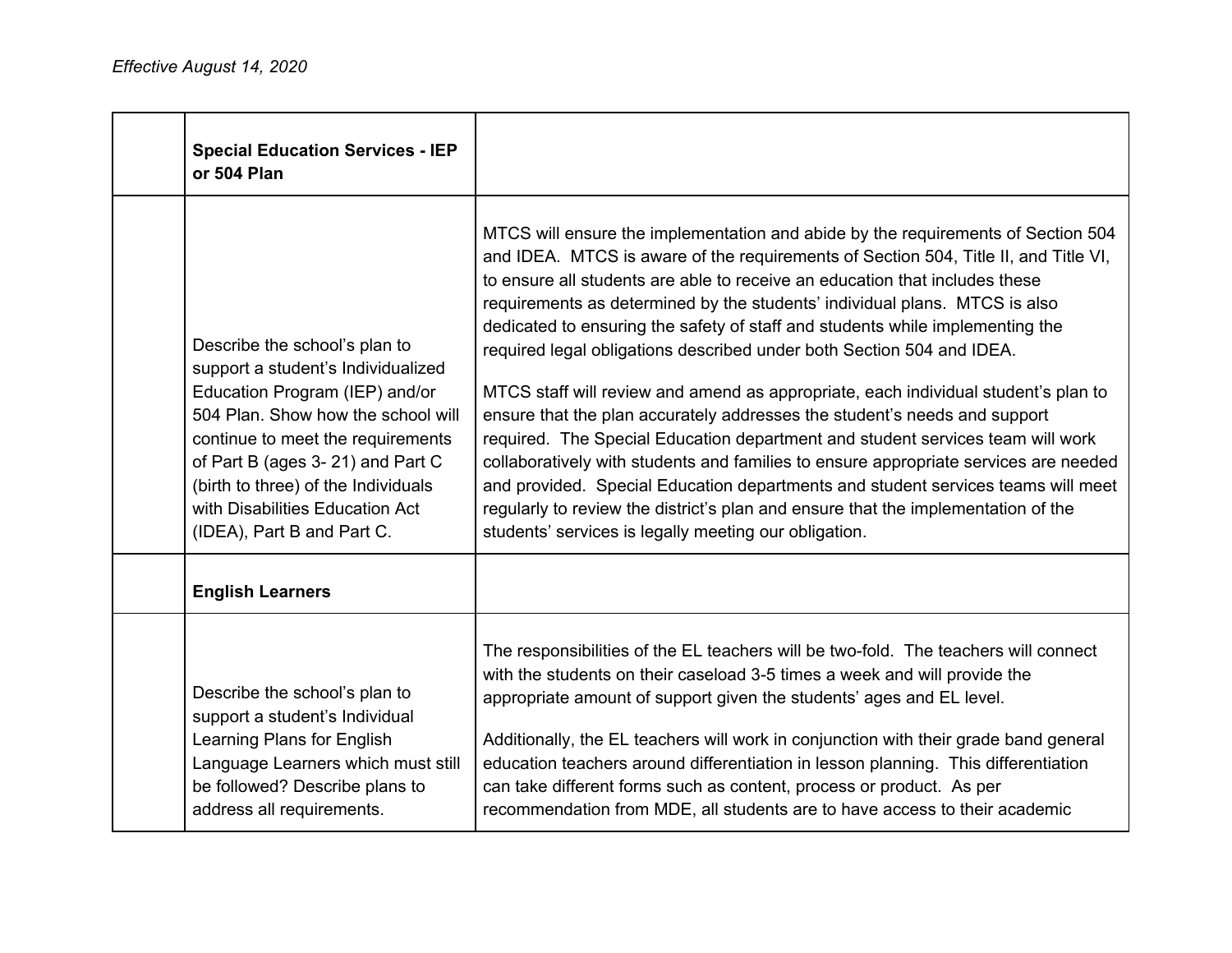|                                                                                                                                                                                                                  | content through support from their general education teachers as well as their EL<br>teachers.                                                                                                                                                                                                                                                                                                                                                                              |
|------------------------------------------------------------------------------------------------------------------------------------------------------------------------------------------------------------------|-----------------------------------------------------------------------------------------------------------------------------------------------------------------------------------------------------------------------------------------------------------------------------------------------------------------------------------------------------------------------------------------------------------------------------------------------------------------------------|
| <b>Students Experiencing</b><br><b>Homelessness or Housing</b><br>Instability                                                                                                                                    |                                                                                                                                                                                                                                                                                                                                                                                                                                                                             |
| Describe the school's plan to satisfy                                                                                                                                                                            | MTCS has a designated homeless liaison, who will continue to remain in contact<br>with all staff, families and students via collaborative efforts to uphold McKinney<br>Vento in support of all families.<br>The Social Work team will create and disseminate a Google Form to collect specific                                                                                                                                                                             |
| the Federal requirements to support<br>homelessness students throughout<br>this crisis and promote their full<br>participation in their education<br>throughout the duration of the<br>distance learning period. | information for non-food supplies that are needed by our families experiencing<br>homelessness. The information collected will only be kept confidential within our<br>Social Work Team and will be sent out by site. The team will then coordinate the<br>delivery of needed supplies with our families. Additionally, we will collect information<br>from all persons willing to share and extend the offer of supplies to any of our<br>families in need of our support. |
| <b>Early Learning</b>                                                                                                                                                                                            |                                                                                                                                                                                                                                                                                                                                                                                                                                                                             |
| Describe the school's plan for how<br>prekindergarten program/s will<br>continue while following its distance<br>learning plan.                                                                                  | <b>NA</b>                                                                                                                                                                                                                                                                                                                                                                                                                                                                   |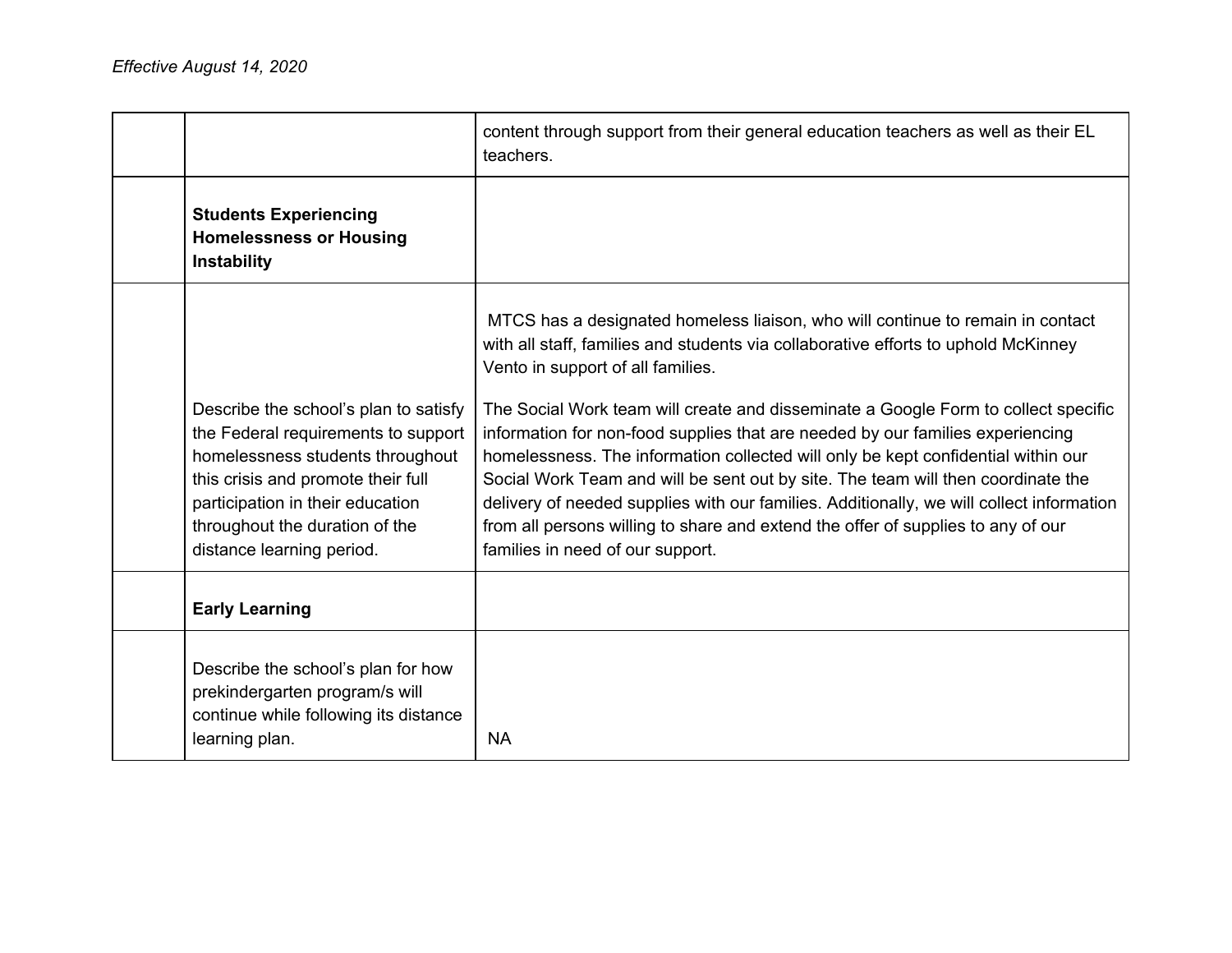| Minimum Hour Requirements -<br>Describe the school's plan to meet<br>minimum hour requirements<br>excluding the instructional hours<br>that would have occurred during the<br>ten-day planning period. Relate<br>these plans to the implementation<br>of age-appropriate distance learning<br>activities. | <b>NA</b>                                                                                                                                                                                                                                                                                                                                                                                                                                                                                                                                                                                                                                                                                              |
|-----------------------------------------------------------------------------------------------------------------------------------------------------------------------------------------------------------------------------------------------------------------------------------------------------------|--------------------------------------------------------------------------------------------------------------------------------------------------------------------------------------------------------------------------------------------------------------------------------------------------------------------------------------------------------------------------------------------------------------------------------------------------------------------------------------------------------------------------------------------------------------------------------------------------------------------------------------------------------------------------------------------------------|
| <b>Assessment</b>                                                                                                                                                                                                                                                                                         |                                                                                                                                                                                                                                                                                                                                                                                                                                                                                                                                                                                                                                                                                                        |
|                                                                                                                                                                                                                                                                                                           | Teachers will continue to follow the academic scope and sequence for their grade<br>level classroom and/or assigned level of academics. Each scope and sequence<br>correlates to the Minnesota Academic Standards. Within those scope and<br>sequences are summative assessments for students. These summative<br>assessments have been proctored and completed online in Google classroom The<br>students are familiar with the format of these summative assessments, and the data<br>is directly imported into a spreadsheet for the teachers to analyze and use to drive<br>their instruction. The summative assessments will continue to be taken in Google<br>classroom at the end of each unit. |
| Describe the school's plan to focus<br>on the education and assessment<br>of all students.                                                                                                                                                                                                                | Teachers will continue to implement formative assessments, as needed, within their<br>Google classroom or over the phone (for students who do not have access to<br>technology). Teachers also have the option of providing the summative and                                                                                                                                                                                                                                                                                                                                                                                                                                                          |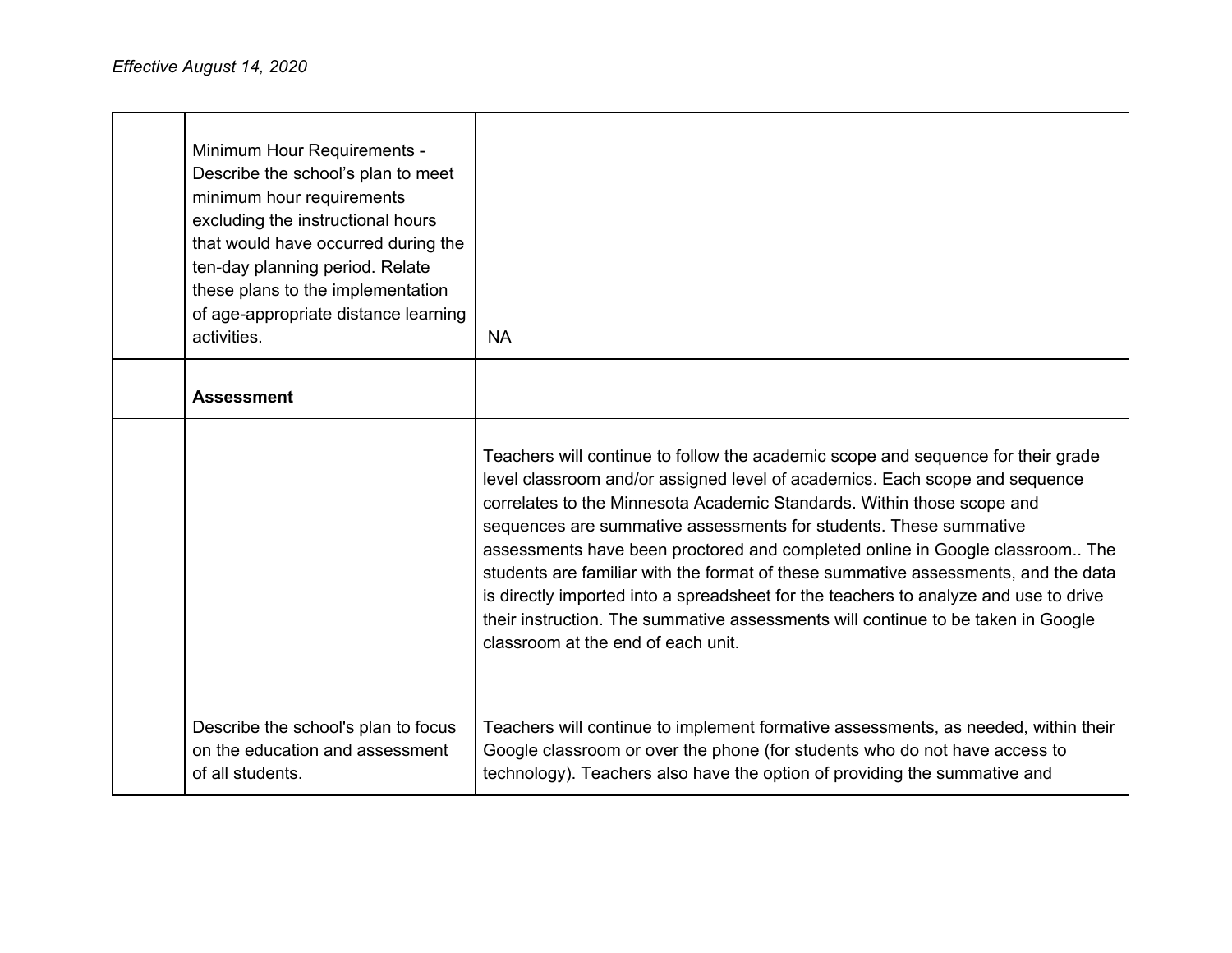|                                                                                                                                    | formative assessments in print if it were to be needed to meet accommodations or<br>other.                                                                                                                                                                                                                                                                                                                                                                                                                                                                                                                                                                                                    |
|------------------------------------------------------------------------------------------------------------------------------------|-----------------------------------------------------------------------------------------------------------------------------------------------------------------------------------------------------------------------------------------------------------------------------------------------------------------------------------------------------------------------------------------------------------------------------------------------------------------------------------------------------------------------------------------------------------------------------------------------------------------------------------------------------------------------------------------------|
|                                                                                                                                    | The district will be focused this fall on ensuring that baseline academic assessment<br>data is collected. The district will be completing NWEA assessments (both<br>in-person as allowed, and online), as well as other classroom assessments with the<br>students.                                                                                                                                                                                                                                                                                                                                                                                                                          |
| Describe the school's contingency<br>plan to administer state<br>assessments should there be<br>opportunity to do so.              | The district will continue to follow procedures to conduct and secure ACCESS and<br>Alternate ACCESS, MCA and MTAS assessments. We will continue to monitor and<br>follow any information from MDE regarding state and national assessments.                                                                                                                                                                                                                                                                                                                                                                                                                                                  |
| <b>Staff</b>                                                                                                                       |                                                                                                                                                                                                                                                                                                                                                                                                                                                                                                                                                                                                                                                                                               |
| Describe the school's plan to<br>provide training to staff, including<br>classroom teachers,<br>paraprofessionals, administrators, | Each school is staffed with a Google coach. This Google coach is considered an<br>expert, and is able to guide and support others in the use of Google Classroom.<br>This coach has been providing training to staff all year long and will continue to<br>provide virtual training for staff regarding Google Classroom. This Google<br>Classroom coach is also available for one-on-one sessions for staff who request<br>help. Paraprofessionals, both general and special education, were trained on<br>Google Classroom and can also access the Google coach for assistance and<br>questions.<br>The district also has provided Moodle training to all secondary staff, so that they are |
| school support staff, on distance<br>learning practices during the<br>planning week and beyond.                                    | fully trained and informed to utilize this in their classroom and instruction. The<br>district has Moodle coaches identified who will be supporting staff throughout the<br>school year.                                                                                                                                                                                                                                                                                                                                                                                                                                                                                                      |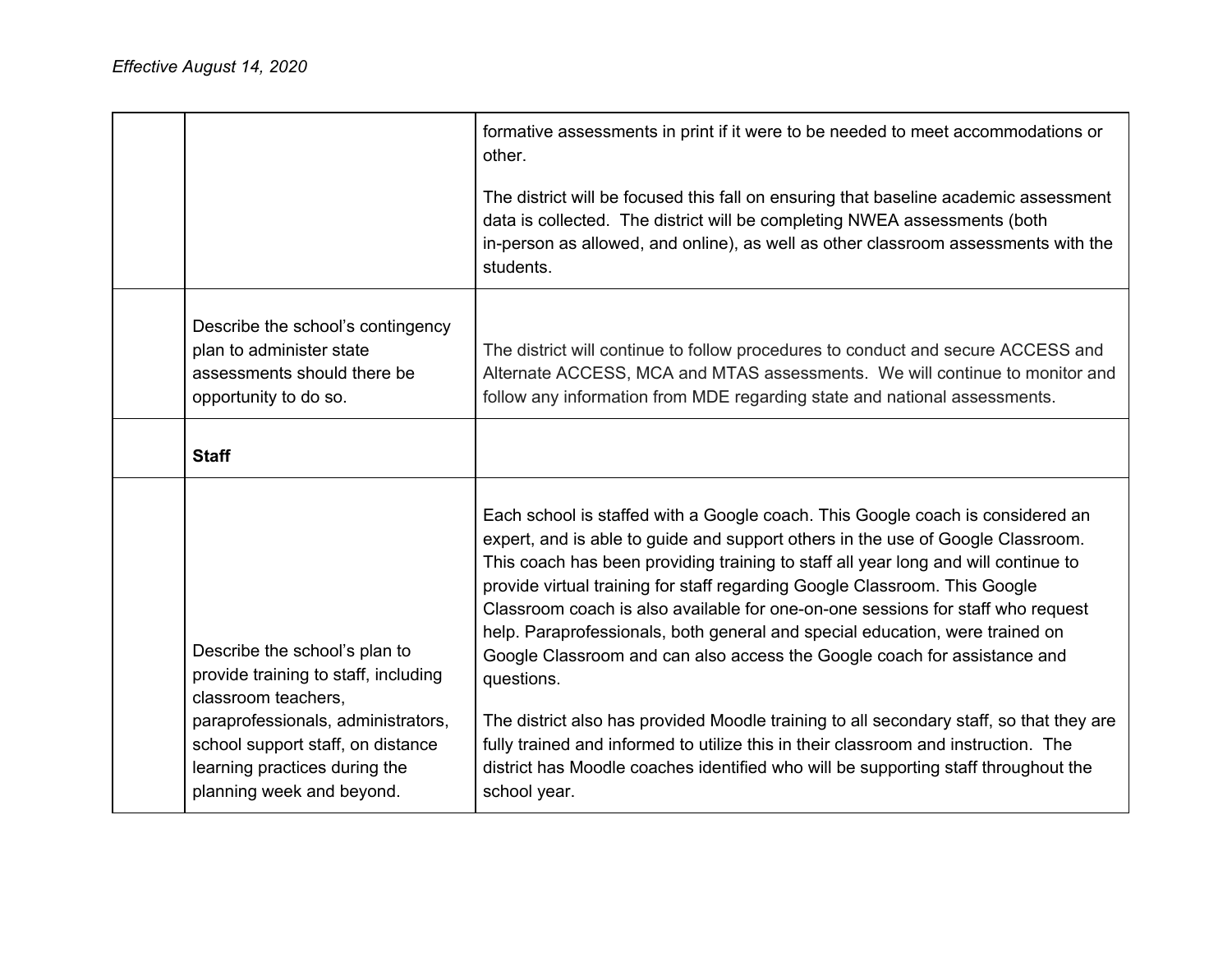|                                                                                                                                                                          | Academic coaches will be providing training for staff in numerous ways. Academic<br>coaches will send out tips on how to use Google Classroom effectively with the<br>students. They will be providing professional development (PD) to staff on Distance<br>Learning on Friday afternoons or during identified PD days, and be available for<br>consultation with staff, as needed. The district is also utilizing our two online schools<br>for assistance (Connections Academy and MN Virtual School). The teachers who<br>are experienced in virtual instruction, from Connections Academy, are providing<br>teachers an overview of what their day looks like, what they include in lessons, and<br>how they communicate with families and students. All staff are invited to attend and<br>then will have the opportunity to ask questions. Special Education staff will be<br>provided with training, specific to providing services for students with disabilities<br>virtually, regarding the virtual classroom, providing virtual instruction, and the<br>implementation and support of students through an online platform. |
|--------------------------------------------------------------------------------------------------------------------------------------------------------------------------|----------------------------------------------------------------------------------------------------------------------------------------------------------------------------------------------------------------------------------------------------------------------------------------------------------------------------------------------------------------------------------------------------------------------------------------------------------------------------------------------------------------------------------------------------------------------------------------------------------------------------------------------------------------------------------------------------------------------------------------------------------------------------------------------------------------------------------------------------------------------------------------------------------------------------------------------------------------------------------------------------------------------------------------------------------------------------------------------------------------------------------------|
| <b>Communications</b>                                                                                                                                                    |                                                                                                                                                                                                                                                                                                                                                                                                                                                                                                                                                                                                                                                                                                                                                                                                                                                                                                                                                                                                                                                                                                                                        |
| How will the district seek input<br>from families and students in the<br>development of the plan? How<br>will the district share the plan<br>with families and students? |                                                                                                                                                                                                                                                                                                                                                                                                                                                                                                                                                                                                                                                                                                                                                                                                                                                                                                                                                                                                                                                                                                                                        |
| How will the district seek input<br>from key labor groups (teachers,                                                                                                     |                                                                                                                                                                                                                                                                                                                                                                                                                                                                                                                                                                                                                                                                                                                                                                                                                                                                                                                                                                                                                                                                                                                                        |

┑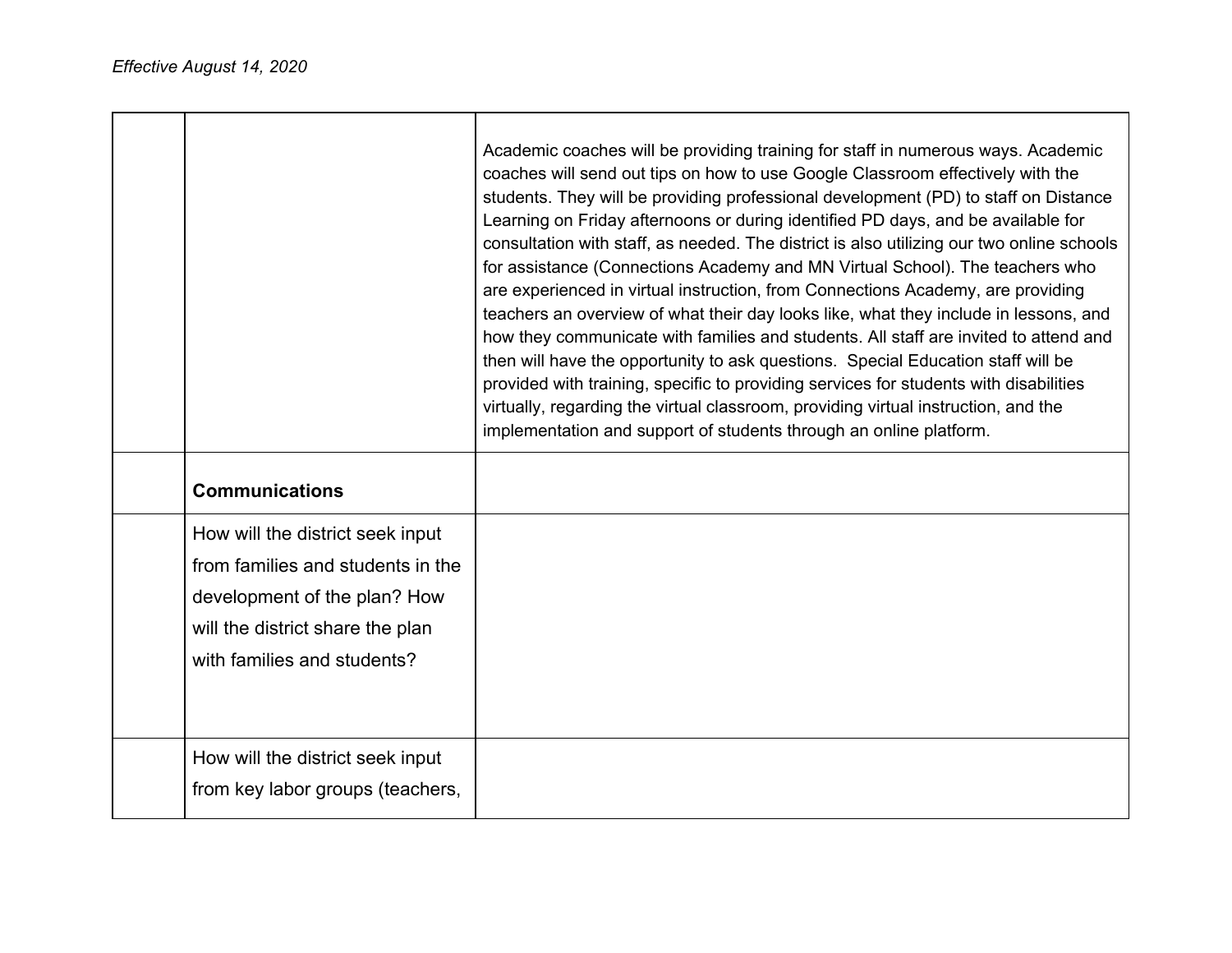| Describe the school's plan to<br>communicate with parents, students<br>and the community regarding the<br>implementation of the distance<br>learning model and the school's<br>expectations when all in-person<br>school-sponsored activities are<br>suspended. | MTCS sends out information in a variety of different forms and methods, in order to<br>reach as many families as possible with a significant portion of highly mobile<br>students. In this particular COVID-19 crisis (as is the course in other distance<br>learning situations), following the decision to close schools and move into distance<br>learning we implemented the following:<br>Information posted on the district website weekly<br>Parent survey was conducted to gain stakeholder input regarding the<br>decision<br>Phone calls in multiple languages via the skylert platform |
|-----------------------------------------------------------------------------------------------------------------------------------------------------------------------------------------------------------------------------------------------------------------|---------------------------------------------------------------------------------------------------------------------------------------------------------------------------------------------------------------------------------------------------------------------------------------------------------------------------------------------------------------------------------------------------------------------------------------------------------------------------------------------------------------------------------------------------------------------------------------------------|
| How will the district seek<br>feedback from district and school<br>staff? How will the district share<br>the plan with district and school<br>staff?                                                                                                            |                                                                                                                                                                                                                                                                                                                                                                                                                                                                                                                                                                                                   |
| secretarial, custodial, etc.)<br>throughout the development of<br>the plans, especially on any job<br>description adjustments based<br>on identified needs? How will the<br>district share the plan with key<br>labor groups?                                   |                                                                                                                                                                                                                                                                                                                                                                                                                                                                                                                                                                                                   |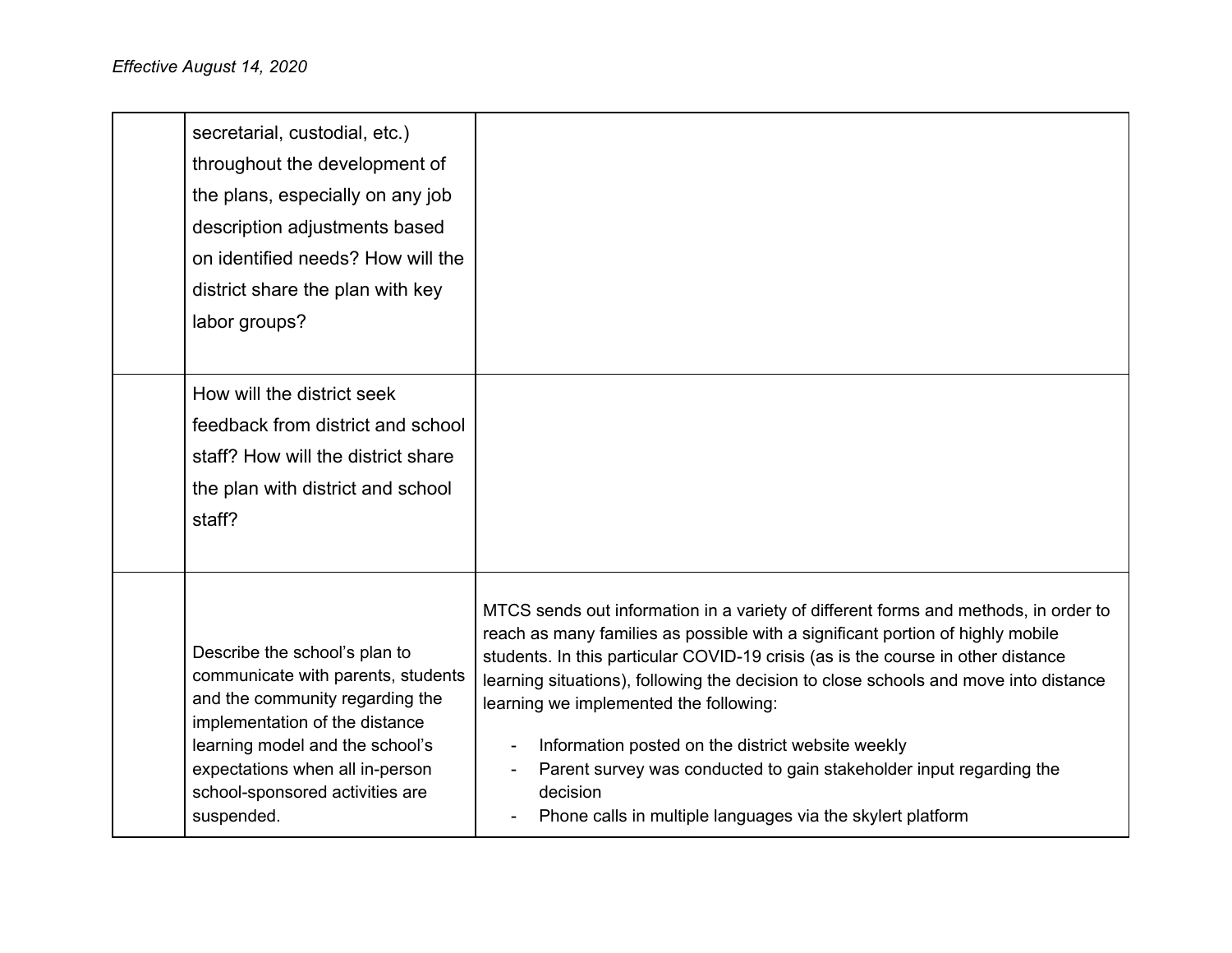|                                                                                                                                                                                                                                 | Messages in multiple languages via Remind<br>Pop-up on website, banner copy, news post and distance learning and<br>COVID-19 support resource area created (and continuously updated) on<br>MTCS.org and individual school sites.<br>Ongoing communications using all modes, throughout distance learning<br>period                                                                                                                                                                                                                                                                                                                                                                                                                                                                                                                                                                                                                                         |
|---------------------------------------------------------------------------------------------------------------------------------------------------------------------------------------------------------------------------------|-------------------------------------------------------------------------------------------------------------------------------------------------------------------------------------------------------------------------------------------------------------------------------------------------------------------------------------------------------------------------------------------------------------------------------------------------------------------------------------------------------------------------------------------------------------------------------------------------------------------------------------------------------------------------------------------------------------------------------------------------------------------------------------------------------------------------------------------------------------------------------------------------------------------------------------------------------------|
| Describe what information and<br>resources the school will offer staff,<br>students, families and others to help<br>protect people with and without<br>COVID-19 infection.                                                      | The district follows closely the briefings and recommendations of the Center for<br>Disease Control (CDC), the Minnesota Department of Health (MDH), and the<br>Minnesota Department of Education (MDE), and shares with staff and families the<br>information provided by those organizations. The district's communication includes<br>the latest information and provides links directly to those organizational sites. The<br>district also shares information and interpretations from the district's Licensed<br>School Nurse, who is available to speak with staff, students and families to help<br>them stay safe and seek additional help as needed. Additionally, MTCS closely<br>follows the MN Governor's announcements and attends regular meetings with the<br>Pillsbury United Corporation (PUC) authorizer.<br>Aside from offering the information on the website, MTCS also sends out messages<br>to families through REMIND and Skylert. |
| Describe the school's plan to<br>maintain regular contact with local<br>public health departments, county<br>or Tribal human services<br>departments, and Continuum of<br>Care planning bodies on ongoing or<br>emerging needs. | District administration will continue to engage in calls with MDE and MDH for<br>continuous updates, along with actively seeking resources from the CDC and other<br>supporting organizations. Additionally, we remain in constant collaboration with our<br>Licensed School Nurse, along with continued online scheduled meetings with our<br>district leadership team, to maintain open lines of communication. Emails, meetings<br>held virtually (Zoom, Google Hangouts, etc.), daily reviews of essential state and<br>federal websites (MDE, MDH, CDC, OSEP, etc.) will keep the district informed and<br>updated so that the district can respond and support promptly and appropriately.                                                                                                                                                                                                                                                            |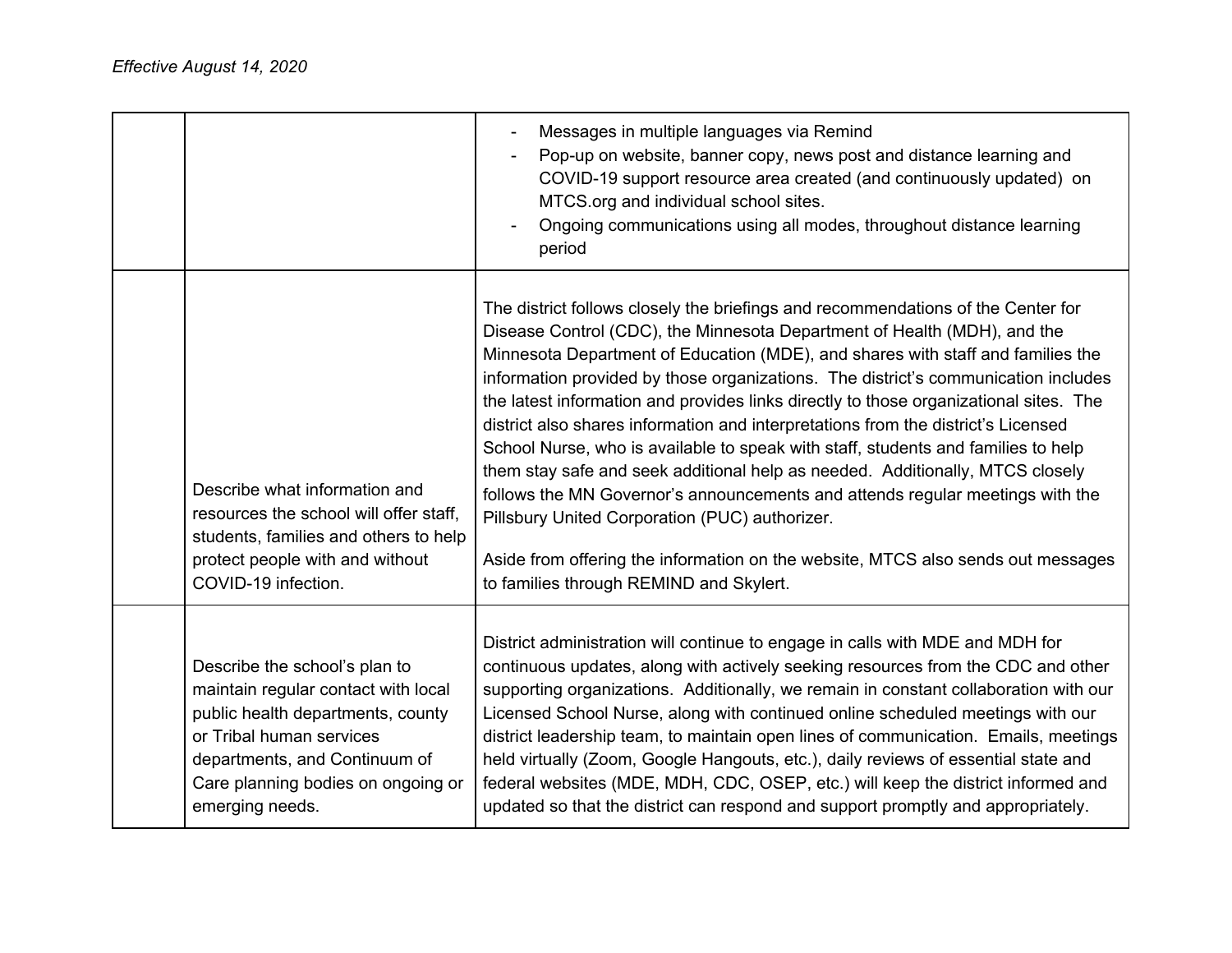| Describe the school's plan to help<br>staff and families connect to<br>resources that can assist students<br>and families experiencing<br>homelessness. School districts<br>should consult with local Tribal<br>leaders, city and county<br>governmental agencies, volunteer<br>organizations and private sector<br>companies to ascertain how<br>students' needs will be identified<br>and met. | MTCS has and will continue to maintain a position in the district for a Homeless<br>Liaison. This individual will provide resources that can assist students and families<br>experiencing homelessness. This person will also monitor students and families to<br>ensure that they are being offered resources and connected with county resources<br>to assist them as needed. The Homeless Liaison also works directly with the district<br>Social Workers and Family Liaisons to be informed of the students and families in<br>need of support and to assist with accessing resources. All staff at MTCS can also<br>work collaboratively with any of these individuals who are part of the core response<br>team to work directly or indirectly with families so that they can access resources in<br>a respectful and timely manner. |
|--------------------------------------------------------------------------------------------------------------------------------------------------------------------------------------------------------------------------------------------------------------------------------------------------------------------------------------------------------------------------------------------------|--------------------------------------------------------------------------------------------------------------------------------------------------------------------------------------------------------------------------------------------------------------------------------------------------------------------------------------------------------------------------------------------------------------------------------------------------------------------------------------------------------------------------------------------------------------------------------------------------------------------------------------------------------------------------------------------------------------------------------------------------------------------------------------------------------------------------------------------|
| <b>Tribal Considerations</b>                                                                                                                                                                                                                                                                                                                                                                     |                                                                                                                                                                                                                                                                                                                                                                                                                                                                                                                                                                                                                                                                                                                                                                                                                                            |
| Describe the school's plans to<br>communicate and coordinate with<br>its designated Tribal Liaison Officer.                                                                                                                                                                                                                                                                                      | MTCS does not currently meet the requirements for this consideration. (Only<br>schools with 50% or more American Indian students need to consult with a Tribal<br>Liaison Officer.)                                                                                                                                                                                                                                                                                                                                                                                                                                                                                                                                                                                                                                                        |
| Describe other plans the school will<br>follow regarding its Native American<br>student population.                                                                                                                                                                                                                                                                                              | Native American students will have access to all of the support and services that<br>any of the other students in the district are able to participate in. In addition to the<br>support and services during the school day, students also have access to<br>homework support virtually one time per week during the implementation of<br>Distance Learning (this is normally offered on site). The district has considered<br>expanding the program to include more days, which would be beneficial for the<br>students who need additional assignment help. These homework support sessions<br>are staffed by licensed teachers.                                                                                                                                                                                                         |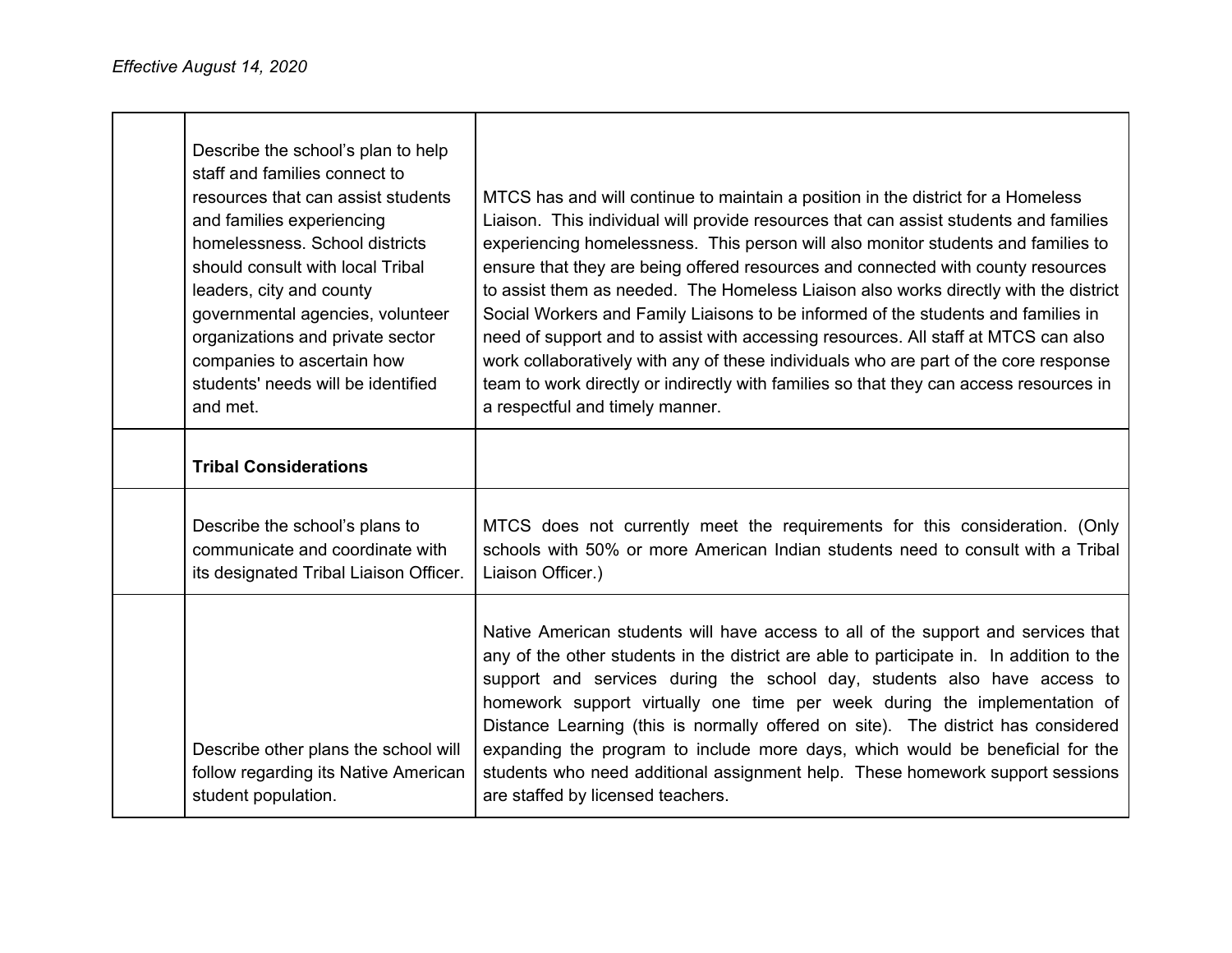|                                                                                                                                                                                                             | The district also strives to include any Tribal individuals, who are engaged or<br>supporting our Native American students in any of the meetings, conferences, or<br>educational decisions made regarding the students' educational programming. The<br>district ensures that confidentiality and legal procedures are followed prior to<br>involving these Tribal individuals, but if provided with permission to do so, the<br>district strives to have their presence and involvement whenever possible. |
|-------------------------------------------------------------------------------------------------------------------------------------------------------------------------------------------------------------|--------------------------------------------------------------------------------------------------------------------------------------------------------------------------------------------------------------------------------------------------------------------------------------------------------------------------------------------------------------------------------------------------------------------------------------------------------------------------------------------------------------|
| <b>Before and After Care</b>                                                                                                                                                                                |                                                                                                                                                                                                                                                                                                                                                                                                                                                                                                              |
| Describe the school's plan to<br>communicate with families and<br>community partners regarding any<br>before- and after-care programs<br>with which the district works. See<br>page 19 in the MDE document. | MTCS currently does not offer any before or after school care programs.                                                                                                                                                                                                                                                                                                                                                                                                                                      |
| <b>Services</b>                                                                                                                                                                                             |                                                                                                                                                                                                                                                                                                                                                                                                                                                                                                              |
| <b>Care for Children of Families of</b><br><b>Emergency Workers</b>                                                                                                                                         |                                                                                                                                                                                                                                                                                                                                                                                                                                                                                                              |
| Describe the school's plan to<br>identify children of qualified<br>emergency workers.                                                                                                                       | MTCS has reached out to families via our School Social Worker team, Parent<br>Liaisons and Administrative team to identify families that qualify for Tier I or Tier II<br>child care. At this point, MTCS does not have any families that wish to use this<br>benefit. The district will maintain this open communication and offer this support<br>should any of the district's families need care.                                                                                                         |

┑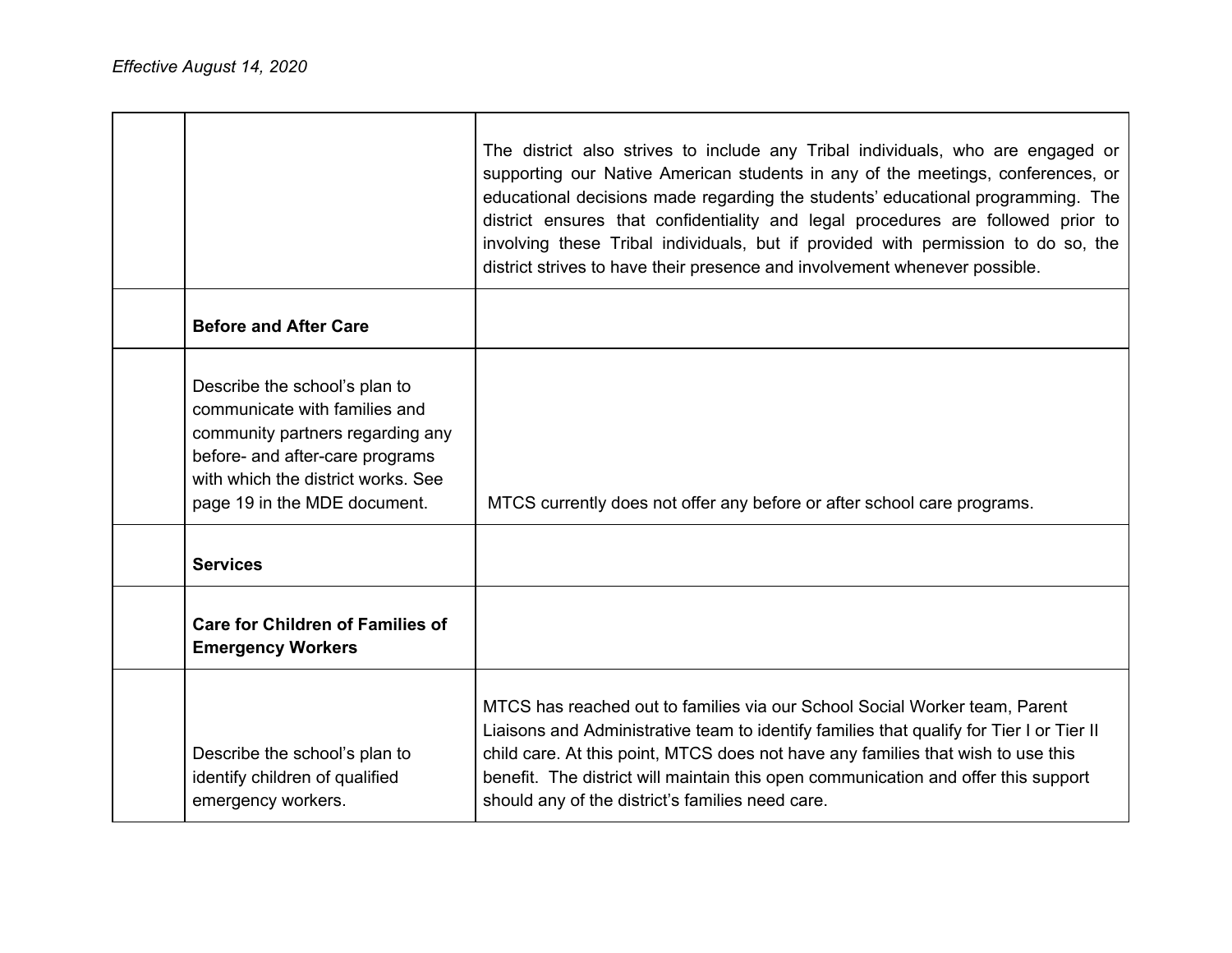| Describe the school's plan to<br>transport and provide care to<br>children of qualified emergency<br>workers.                                                  | MTCS will use its transportation partner, Coherent Transportation, to transport<br>eligible students to our child care site.                                                                                                                                                                                                                                                                                                                                                                                                                                                                                                                                                                                                                                                                 |
|----------------------------------------------------------------------------------------------------------------------------------------------------------------|----------------------------------------------------------------------------------------------------------------------------------------------------------------------------------------------------------------------------------------------------------------------------------------------------------------------------------------------------------------------------------------------------------------------------------------------------------------------------------------------------------------------------------------------------------------------------------------------------------------------------------------------------------------------------------------------------------------------------------------------------------------------------------------------|
| Describe the school's plan to<br>provide before and/or after school<br>care to children of qualified<br>emergency workers.                                     | If the need is identified, MTCS will provide childcare to eligible Tier I and Tier II<br>students at Banaadir Academy. Classrooms will be set up for student childcare.<br>Students will be assigned to a cohort and will remain in the classrooms during the<br>school day. In alignment with recommendations from the MDH and CDC, cleaning<br>and disinfecting will occur frequently throughout the day and at the end of the day<br>for each space used by the students Students will have access to the gymnasium<br>and playground, with social-distancing in effect. Any individual who enters the<br>building will be expected to wear a mask at all times. Families will check in at the<br>front office. Childcare will be staffed by a rotation of licensed and unlicensed staff. |
| <b>Nutrition</b>                                                                                                                                               |                                                                                                                                                                                                                                                                                                                                                                                                                                                                                                                                                                                                                                                                                                                                                                                              |
| Describe the school's plan to<br>provide meals for students in the<br>way that works best for the<br>community and that fulfills meal<br>program requirements. | Meals will be delivered to homes of students.<br>Families requesting home delivery of meals are required to fill out the home delivery<br>waiver at MTCS.org. Home delivery will be coordinated through our transportation<br>partner, Coherent Transportation, who will also abide by social distancing practices<br>and safety measures.                                                                                                                                                                                                                                                                                                                                                                                                                                                   |
| <b>Meals and/or Instructional</b><br><b>Material Pick-up</b>                                                                                                   |                                                                                                                                                                                                                                                                                                                                                                                                                                                                                                                                                                                                                                                                                                                                                                                              |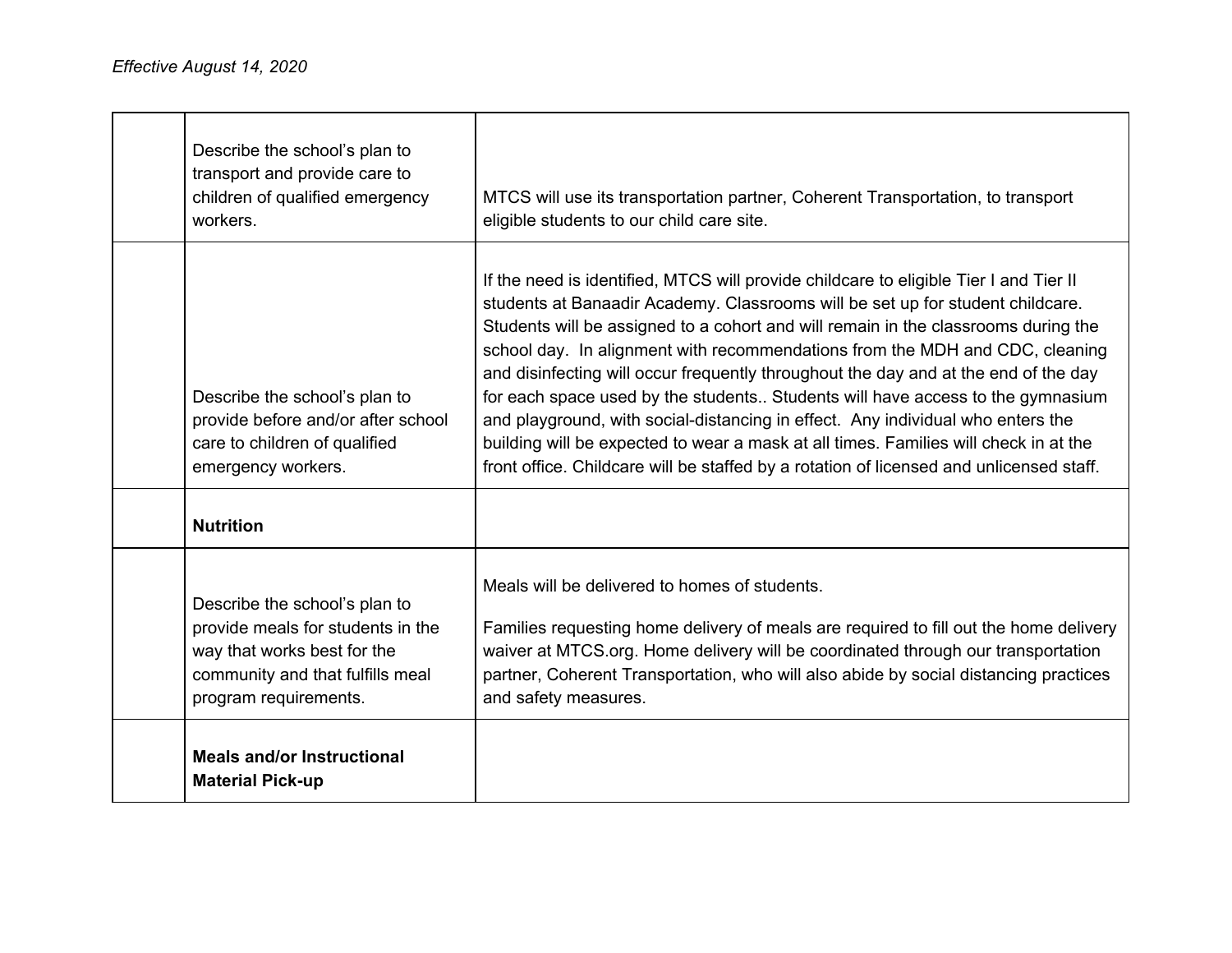| Describe the school's plan to<br>develop and implement means for<br>students to get meals and/or<br>instructional materials considering<br>variable constraints and<br>opportunities.  | Schools will be open, so if a family is in need of any instructional materials they can<br>contact the school directly to arrange getting the materials.                                                                                                                                                                                                                                                                                                                                                                                                                                                                                                                                                                                                                                                                                                                                                                                                                                                                      |
|----------------------------------------------------------------------------------------------------------------------------------------------------------------------------------------|-------------------------------------------------------------------------------------------------------------------------------------------------------------------------------------------------------------------------------------------------------------------------------------------------------------------------------------------------------------------------------------------------------------------------------------------------------------------------------------------------------------------------------------------------------------------------------------------------------------------------------------------------------------------------------------------------------------------------------------------------------------------------------------------------------------------------------------------------------------------------------------------------------------------------------------------------------------------------------------------------------------------------------|
| <b>Health and Wellness</b>                                                                                                                                                             |                                                                                                                                                                                                                                                                                                                                                                                                                                                                                                                                                                                                                                                                                                                                                                                                                                                                                                                                                                                                                               |
| Describe the school's plan to<br>provide information to help staff and<br>parents talk with children about the<br>COVID-19 outbreak to adapt to<br>living and working with this issue. | MTCS will continue to work specifically through the district's Licensed School Nurse,<br>Director of Diversity and Equity, Social Workers, Family Liaisons, district and site<br>based leaders, and all staff as a means of working collaboratively to engage with all<br>families and staff, via online chats and/or phone calls, in support of talking with<br>children about COVID-19 and adapting to the world we currently live in.<br>MTCS will focus on supporting and engaging the entire MTCS community in such<br>endeavors as we are all impacted by what is taking place. The district will continue<br>to monitor the already identified state and federal websites (MDE, MDH, CDC, etc.)<br>to access tools and resources for how to work with and communicate with children<br>during these challenging times. More so, staff will be purposeful about listening,<br>validating, and ensuring each other that we can get through this by supporting one<br>another will aid in progress and feeling supported. |
| Describe the school's plan to raise<br>awareness of and prepare staff to<br>cope with the potential impact these<br>closures will have on the mental                                   | MTCS will utilize the Director of Diversity and Equity along with all social workers in<br>collaboration with district and site based leadership teams in support of providing<br>professional development, formats for dialogue with individual staff, groups of staff,<br>on-going check ins with students, families, as well as staff. MTCS will continue to<br>be mindful of the significant change and disruption we are going through on a global                                                                                                                                                                                                                                                                                                                                                                                                                                                                                                                                                                       |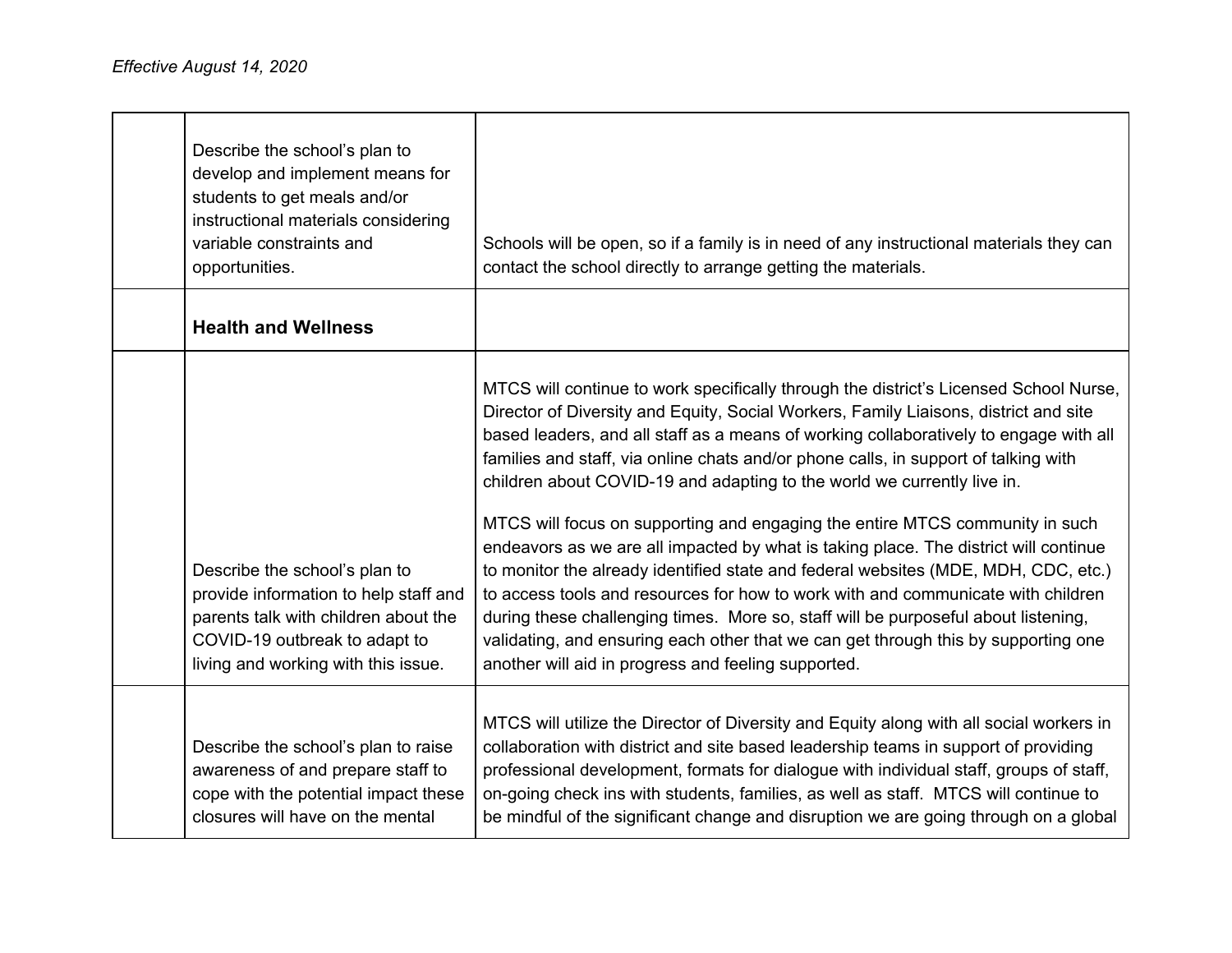| health and wellbeing of students,<br>staff, and families.                                                                              | level and the impact upon each and every individual. Included in staff and family<br>communications will be acknowledgement of the opportunity for individuals<br>experiencing heightened levels of stress, anxiety, and fear resulting from such<br>uncertain and precarious times. In working with the trained and licensed mental<br>health professionals noted above, as well others through MTCS, we work to train<br>and support all in recognizing signs that may indicate concerns pertaining to mental<br>health or other so that we may provide support in a timely, thoughtful and<br>sustainable manner.<br>More so, MTCS will be purposeful to engage with each and every student, family<br>members, and each other so that we can work as a community to get through such<br>uncertain and isolating times and provide access to additional resources as needed.                                                                                                                                                                                                                                                                                                                                                                                                                                                                                                                 |
|----------------------------------------------------------------------------------------------------------------------------------------|-------------------------------------------------------------------------------------------------------------------------------------------------------------------------------------------------------------------------------------------------------------------------------------------------------------------------------------------------------------------------------------------------------------------------------------------------------------------------------------------------------------------------------------------------------------------------------------------------------------------------------------------------------------------------------------------------------------------------------------------------------------------------------------------------------------------------------------------------------------------------------------------------------------------------------------------------------------------------------------------------------------------------------------------------------------------------------------------------------------------------------------------------------------------------------------------------------------------------------------------------------------------------------------------------------------------------------------------------------------------------------------------------|
| Describe the health practices the<br>school will implement to protect<br>staff, students and others from the<br>spread of Coronavirus. | MTCS will continue to follow all recommendations/mandates per the CDC, MDE,<br>MDH, State and Federal government. MTCS will continue to support folks working<br>from home and not require individuals to physically report to a site. If district staff<br>would like to work out of the school buildings, they will have that option and need to<br>coordinate that with the building administrator. All social distancing and<br>health/safety guidelines will be in effect and expected to be followed, including<br>wearing a mask. Additionally, we encourage and require individuals becoming ill to<br>stay home without fear of repercussions. Frequent hand washing, use of CDC<br>recommended disinfectants, covering coughs, social distancing, working remotely,<br>the implementation of Distance Learning, identifying isolated areas for those may be<br>exhibiting illness, and utilization of Family Liaisons to communicate with families<br>speaking in their native language to provide resources and information for help, are<br>just a few of the health practices instituted by MTCS to support and maintain the<br>health and safety of everyone. MTCS is also engaging in frequent communication<br>with licensed health care professionals to support any at-risk students, families,<br>staff/faculty and what steps should be taken to support these individuals. |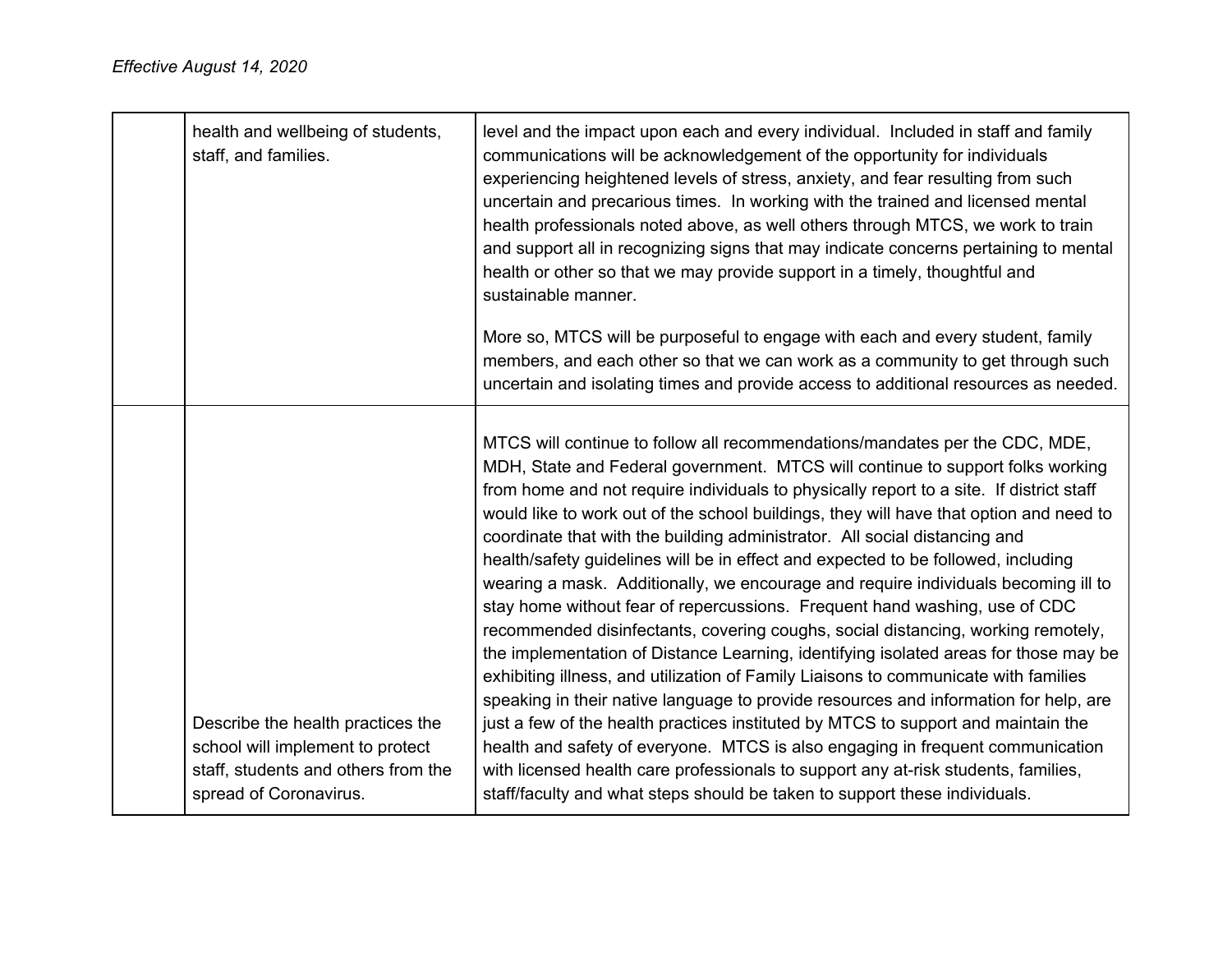|                                                                                                   | MTCS will continue to send out and post current information and links/resources to<br>further information regarding best practices for addressing and working through the<br>spread of COVID-19. MTCS will work with our health partners/professionals to track<br>any illnesses, and report such identifications to the proper authorities, so that<br>appropriate and timely responses can be taken.                                                                                                                                                                                                                                    |
|---------------------------------------------------------------------------------------------------|-------------------------------------------------------------------------------------------------------------------------------------------------------------------------------------------------------------------------------------------------------------------------------------------------------------------------------------------------------------------------------------------------------------------------------------------------------------------------------------------------------------------------------------------------------------------------------------------------------------------------------------------|
| <b>Mental Health Support Resources</b>                                                            |                                                                                                                                                                                                                                                                                                                                                                                                                                                                                                                                                                                                                                           |
| Describe the school's plan to<br>address bullying during the distance<br>learning program season. | MTCS will continue to utilize all staff to work closely with families and students to<br>address any and all incidences of bullying during the implementation of Distance<br>Learning. MTCS will utilize the Director of Equity and Diversity, School Social<br>Workers, Family Liaisons, and all other staff to keep in contact and/or be available<br>to students and families on a daily basis in support of the social, emotional,<br>academic, and physical well being of all those we serve. As always, any incidents<br>of bullying are encouraged to be reported immediately so that the district can<br>respond to the incident. |
| Describe the school's plan to<br>address bullying during the distance<br>learning program season. | MTCS will continue to utilize all staff to work closely with families and students to<br>address any and all incidences of bullying during the implementation of Distance<br>Learning. MTCS will utilize the Director of Equity and Diversity, School Social<br>Workers, Family Liaisons, and all other staff to keep in contact and/or be available<br>to students and families on a daily basis in support of the social, emotional,<br>academic, and physical well being of all those we serve. As always, any incidents<br>of bullying are encouraged to be reported immediately so that the district can<br>respond to the incident. |